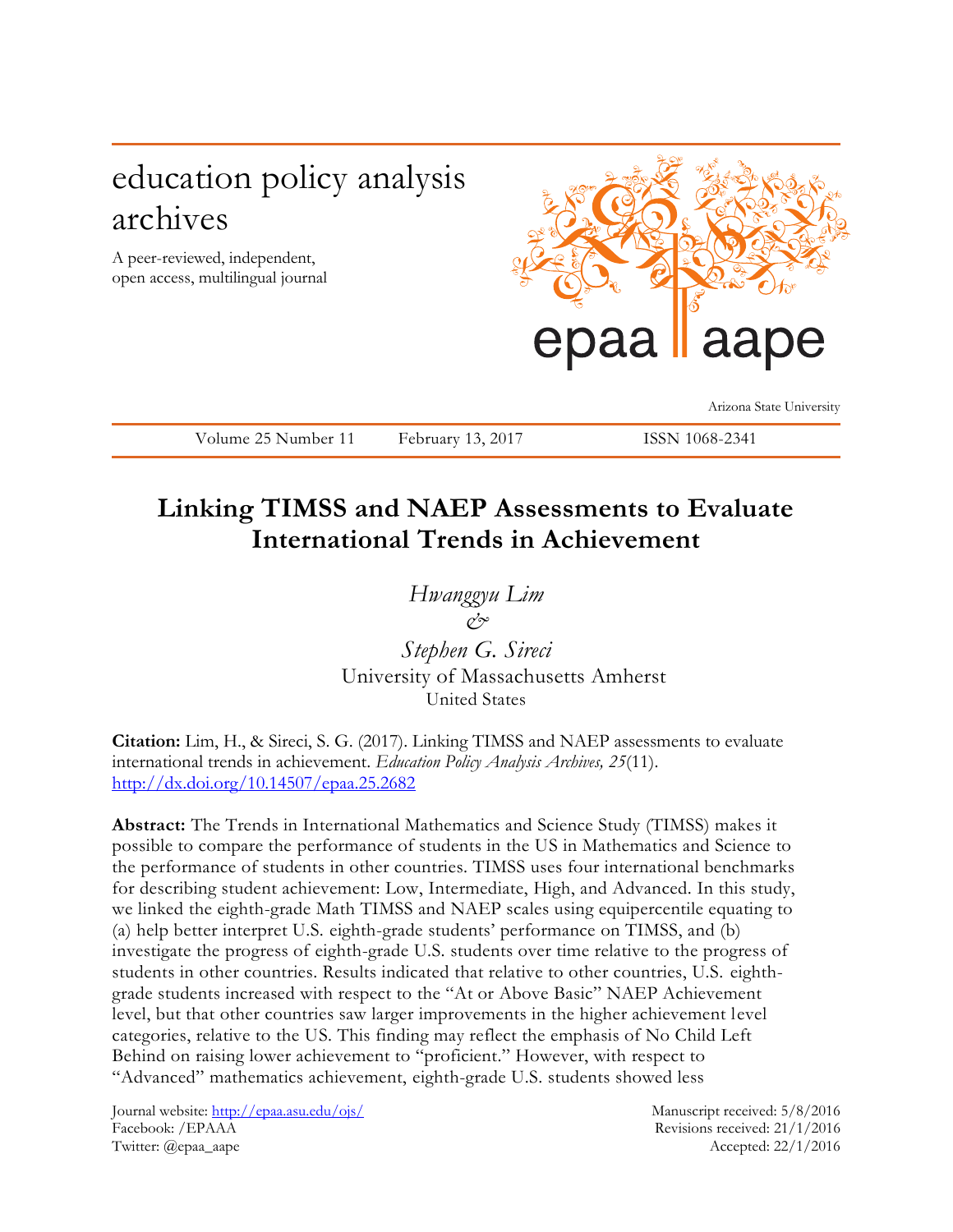improvement than students in other countries.

**Keywords**: achievement levels, equipercentile equating, international assessment, linking, NAEP, TIMSS

## **La vinculación de las evaluaciones TIMSS y NAEP para evaluar las tendencias internacionales en el logro**

**Resumen:** Las Tendencias en Matemáticas Internacionales y Estudios Ciencias (TIMSS) le permite comparar el rendimiento de los estudiantes en los EE.UU. en Matemáticas y Ciencia con el rendimiento de otros estudiantes de los países. El TIMSS utiliza cuatro puntos de referencia internacionales para describir el rendimiento del estudiante: bajo, intermedio y avanzado de alta. En este estudio, asociamos las escalas de TIMSS matemáticas y NAEP dadas en octavo grado utilizando equipercentile equivalente a (a) ayuda a interpretar mejor el rendimiento de octavo grado en el TIMSS, y (b) para investigar el progreso de los estudiantes de 8º grado en los Estados Unidos en el tiempo sobre el progreso de los estudiantes de otros países. Los resultados indicaron que, en comparación con otros países, los estudiantes de 8º grado de Estados Unidos aumentaron desde el nivel "igual o superior al básico" NAEP logro, pero otros países marcaron la mayor mejora en la mayoría de las categorías de nivel de rendimiento en los EE.UU.. Este hallazgo puede reflejar el énfasis de No Child Left Behind (NCLB) para elevar el rendimiento más bajo de "competente". Sin embargo, en cuanto a rendimiento en matemáticas "avanzada", los estudiantes estadounidenses de octavo grado mostraron menor mejoría de los estudiantes de otros países.

**Palabras-clave:** niveles de rendimiento, equipercentile equivalente, evaluación internacional, vinculación, NAEP, TIMSS

### **Vinculando avaliações TIMSS e NAEP para avaliar tendências internacionais em realizações**

**Resumo:** As Tendências em Matemática Internacional e Estudos em Ciências (TIMSS) permite comparar o desempenho dos estudantes nos EUA em Matemática e Ciência com o desempenho de alunos de outros países. O TIMSS usa quatro referências internacionais para descrever o desempenho dos alunos: Baixo, Intermediário, Alto e Avançado. Neste estudo, associamos as escalas de TIMSS e NAEP de matemática dada na 8ª série usando equivalentes equipercentile para (a) ajudar a interpretar melhor o desempenho dos estudantes da oitava série no TIMSS, e (b) investigar o progresso de estudantes de 8ª série nos EUA ao longo do tempo relativo ao progresso dos alunos em outros países. Os resultados indicaram que, em relação a outros países, os estudantes de 8º ano dos Estados Unidos aumentaram em relação ao nível "no ou acima do básico" de realização NAEP, mas que outros países marcaram melhorias maiores nas categorias de maior nível de desempenho em relação aos EUA. Essa descoberta pode refletir na ênfase de Nenhuma Criança Deixada Para Trás (No Child Left Behind) em elevar a realização inferior para "proficiente". No entanto, no que diz respeito à conquista de matemática "Avançada," os estudantes americanos de 8ª série apresentaram menor melhora do que os estudantes de outros países.

**Palavras-chave:** níveis de realização, equivalentes equipercentile, avaliação internacional, vinculação, NAEP, TIMSS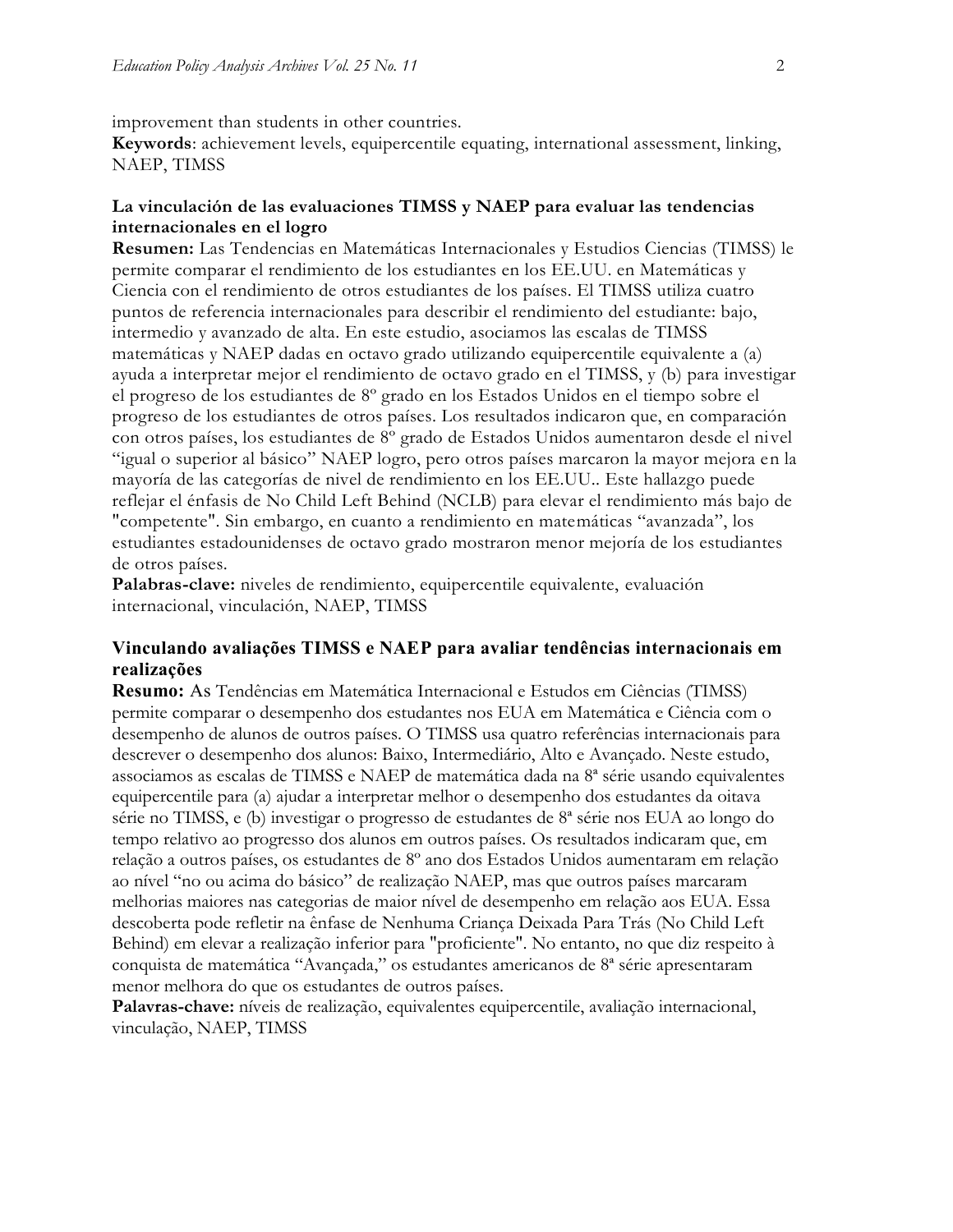## **Introduction**

Educators, researchers, and policymakers in the United States are interested in how well the academic achievement of U.S. students compares to students in other countries. However, it is difficult to study the international competitiveness of students because of few common metrics for comparing student achievement.

The Trends in International Mathematics and Science Study (TIMSS) is one of the major assessments that makes it possible to compare the Mathematics and Science achievement of students in the U.S. with that of students in other countries. The International Association for the Evaluation of Educational Achievement (IEA) implements TIMSS to measure the mathematics and science knowledge and skills of students in several countries. Since 1995, they have collected data on the mathematics and science achievement of fourth- and eighth-grade students every four years.

TIMSS uses four achievement level standards, called "international benchmarks," for each subject and grade. These benchmarks are Low International, Intermediate International, High International, and Advanced International. For instance, the descriptions of 2011 TIMSS benchmarks for mathematics at grade 8 are:

> *Low International:* Students have some knowledge of whole numbers and decimals, operations, and basic graphs.

*Intermediate International:* Students can apply basic mathematical knowledge in a variety of situations.

*High International:* Students can apply their understanding and knowledge in a variety of relatively complex situations.

*Advanced International:* Students can reason with information, draw conclusions, make generalizations, and solve linear equations. (National Center for Education Statistics: NCES, 2013)

In addition to how U.S. students rank with respect to students in other countries using average TIMSS scores, the benchmarks can be used to compare the performance of U.S. students to students in other countries. However, these international benchmarks used for TIMSS reporting are not familiar to a U.S. audience, such as U.S policymakers, who are more familiar with the achievement level standards used for the National Assessment of Educational Progress (NAEP).

NAEP is a comprehensive national assessment in the United States for measuring the academic achievement of U.S. students and for tracking their achievement over time (Beaton et al., 2011; National Assessment Governing Board: NAGB, 2016a). Since 1969, the National Center for Education Statistics (NCES) has administered NAEP periodically to representative samples of students at fourth-, eighth-, and twelfth grade to measure what U.S. students know and can do in various subject areas, including mathematics and science. Three achievement levels are reported on all NAEP assessments: Basic, Proficient, and Advanced. The general descriptions are:

> *Basic:* Denotes partial mastery of prerequisite knowledge and skills that are fundamental for proficient work at each grade.

*Proficient:* Represents solid academic performance for each grade assessed. Students reaching this level have demonstrated competency over challenging subject matter.

*Advanced:* Signifies superior performance. (NAGB, 2016b)

Figure 1 shows the percentages of eighth-grade students at or above the NAEP mathematics achievement levels from 2003 to 2015. With the exception of the slight dip in 2015, the percentages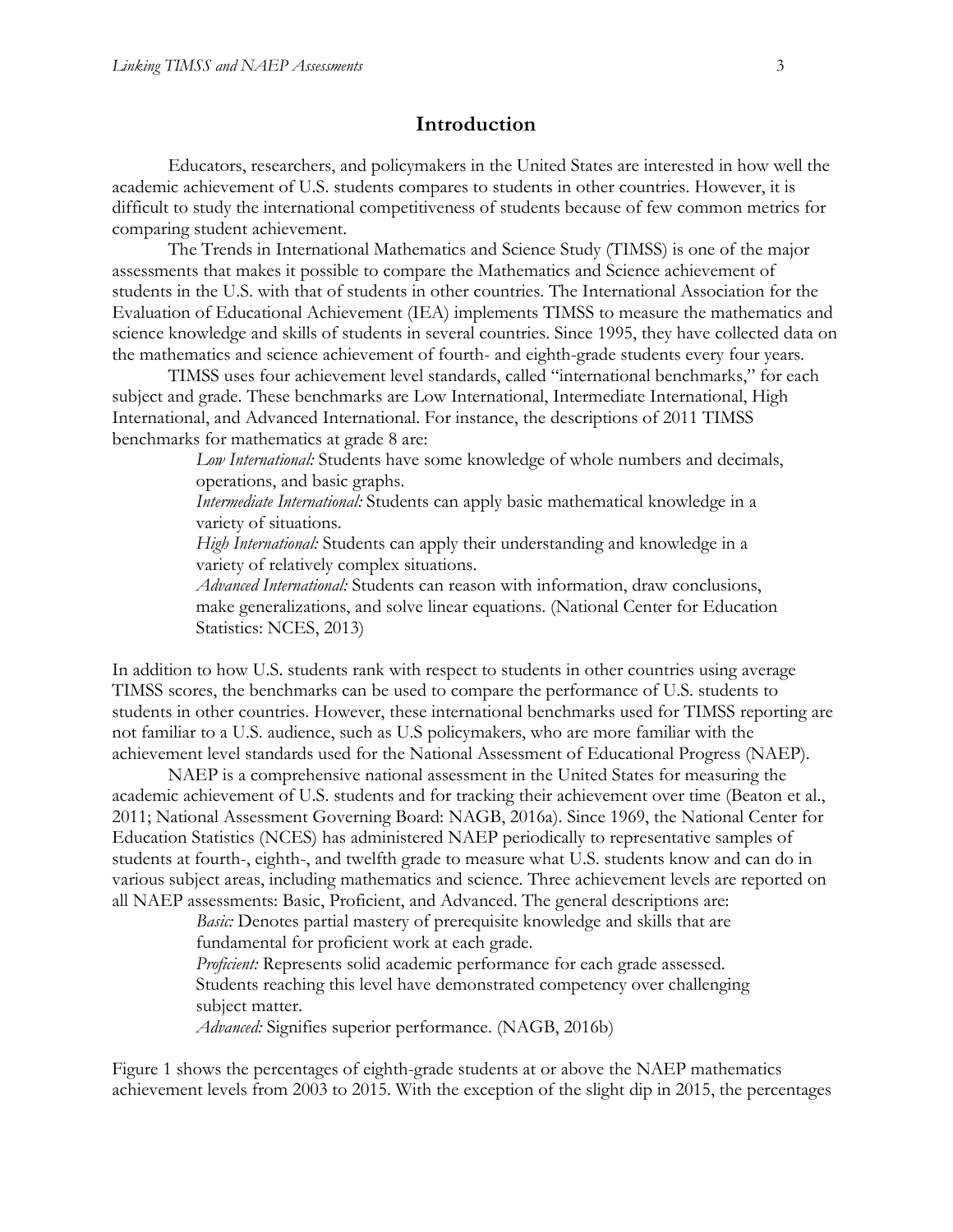of U.S. students at or above each level seems to generally increase. Some might interpret these trends as the mathematics achievement of the U.S. students is getting better over time. Although that is true with respect to performance on the NAEP exams, NAEP results cannot tell us how well U.S. students' progress over time compares to the progress made by students in other countries. Thus, data from international educational assessments can be used to help evaluate the progress of U.S. students over time, and provide a broader context for understanding NAEP results. In this study, we use TIMSS data to help understand this progress by mapping the NAEP achievement levels onto the TIMSS reporting scale, and evaluating the progress over time of students in other countries. This "linking" of NAEP and TIMSS allows us to see how well countries that have participated in TIMSS over time have progressed with respect to the NAEP achievement levels.



*Figure 1*. Percentage of 8th-grade U.S. students at or above NAEP mathematics achievement levels  $2003$  to  $2015^1$ 

 $\overline{a}$ 

https://www.nationsreportcard.gov/reading\_math\_2015/#mathematics/acl?grade=8

<sup>1</sup> National and states achievement level results of NAEP are available at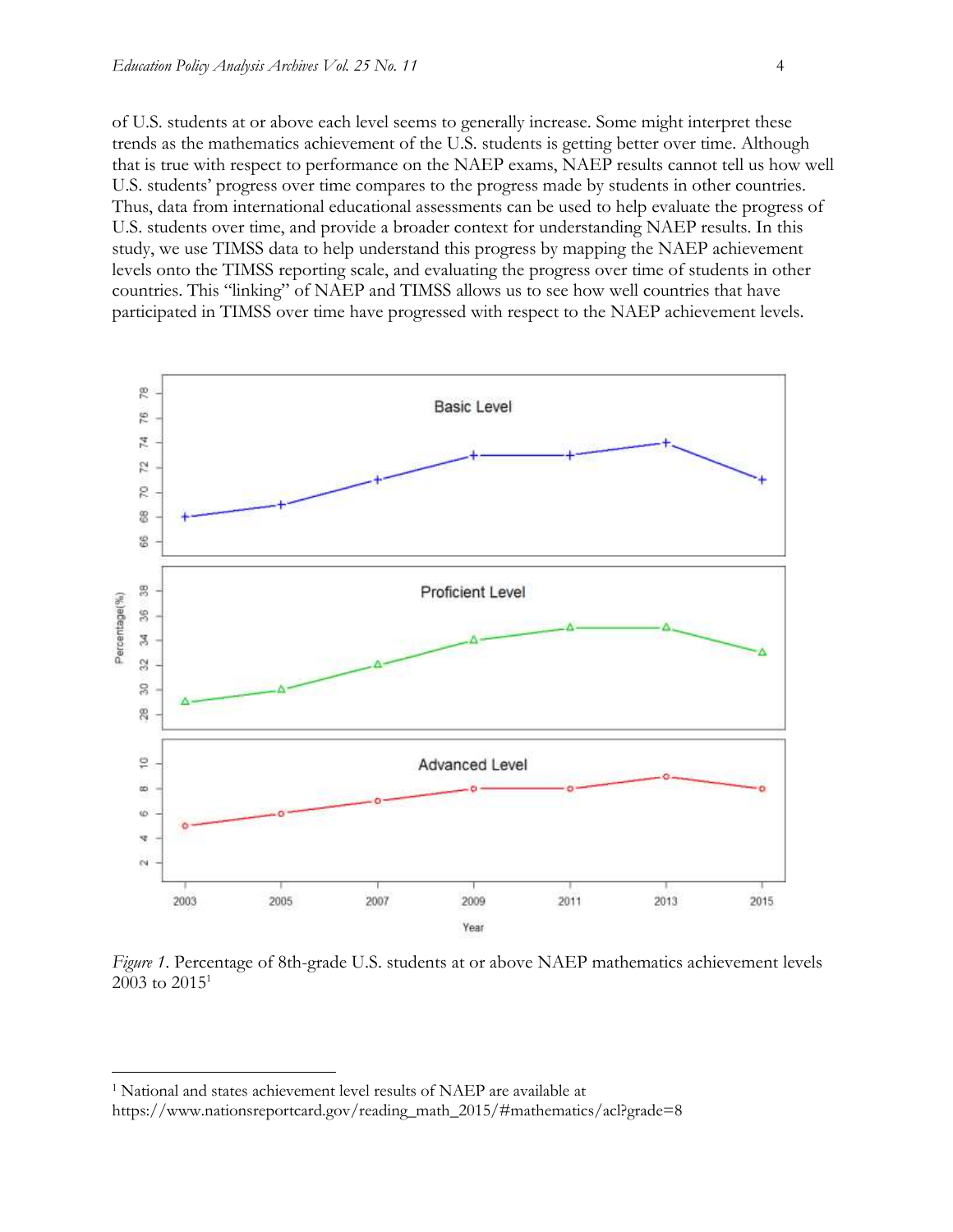The goal of the present study is to link the eighth-grade NAEP mathematics achievement levels to the TIMSS eighth-grade mathematics scale to facilitate interpretation of U.S. students' performance on TIMSS mathematics, relative to the changes in the performance of students in other countries over time. Using a process called "linking," we can project how students in different countries have performed relative to the NAEP standards over time.

#### **Linking Educational Assessments**

Phillips (2007) described linking as "a process that provides a concordance table that expresses scores on one test (e.g., TIMSS) in terms of the metric of another test (e.g., NAEP)" (p. 2). Linking studies are typically done to make general comparisons across tests, and so are "weaker" than more complex equating studies that are conducted to produce interchangeable scores across different versions of a test. Equating is typically done when there are two versions of the same test and the goal is to put them on the same scale, so examinees can take either form and get essentially the same score. Linking, as used in this study, results in "distributional equivalence" (Pommerich, 2016), where the score scales from different tests are considered to have the same distribution, and achievement levels from one test can be mapped onto the scale of the other test. This is the category of linking used in the present study.

Although previous studies have linked NAEP to TIMSS (e.g., Hambleton, Sireci, & Smith, 2009; Jia et al., 2014; Johnson, Cohen, Chen, Jiang, & Zhang, 2005; Phillips, 2007), these studies did not provide information about whether the performance of the U.S students improved over time compared to the performance of students in other countries. Rather, they only focused on relative performance in a given year. Thus, the present study extends previous research in a way that should be helpful to policy makers who want to evaluate how well eighth-grade U.S. students are performing in mathematics over time, within an international context.

In the present study, we used linking to map the eighth-grade 2003, 2007, and 2011 NAEP mathematics achievement levels onto the 2003, 2007, 2011 TIMSS scales, respectively. This linking allowed us to estimate the percentages of students at or above the Basic, Proficient, and Advanced achievement levels on NAEP in each country that participated in the 2003, 2007, and 2011 TIMSS mathematics assessments.

Before describing the linking method used in this study, we briefly review previous research related to NAEP and TIMSS. This review includes (a) other studies that linked NAEP and TIMSS in some way, (b) analyses of the content similarity between NAEP and TIMSS mathematics assessments, and (c) the consistency of the NAEP and TIMSS mathematics framework over time.

## **Previous NAEP /TIMSS Linking Studies**

Johnson et al. (2005) explored linking the 2000 eighth-grade NAEP mathematics and science assessments to the 1999 TIMSS eighth-grade mathematics and science assessments. Their major purpose was to compare the U.S. states that participated in NAEP with the nations that participated in TIMSS. To conduct this comparison, they linked the assessments using two linking methods: projection and statistical moderation. In the projection method, a regression equation based on students' NAEP and TIMSS scores was used to predict the scores on TIMSS from those on NAEP. For this method, the data were gathered from a sample of students who responded to both NAEP and TIMSS assessments. This approach "allows a direct comparison of performance on the two instruments, … and removes all doubt about the comparability of the people taking each instrument" (Johnson et al., 2005, p. 1).

The statistical moderation method was conducted based on the national sample of both NAEP and TIMSS. In this approach, the mean and standard deviation of the two assessments were put on the same scale by conducting a linear transformation such that the NAEP scores have the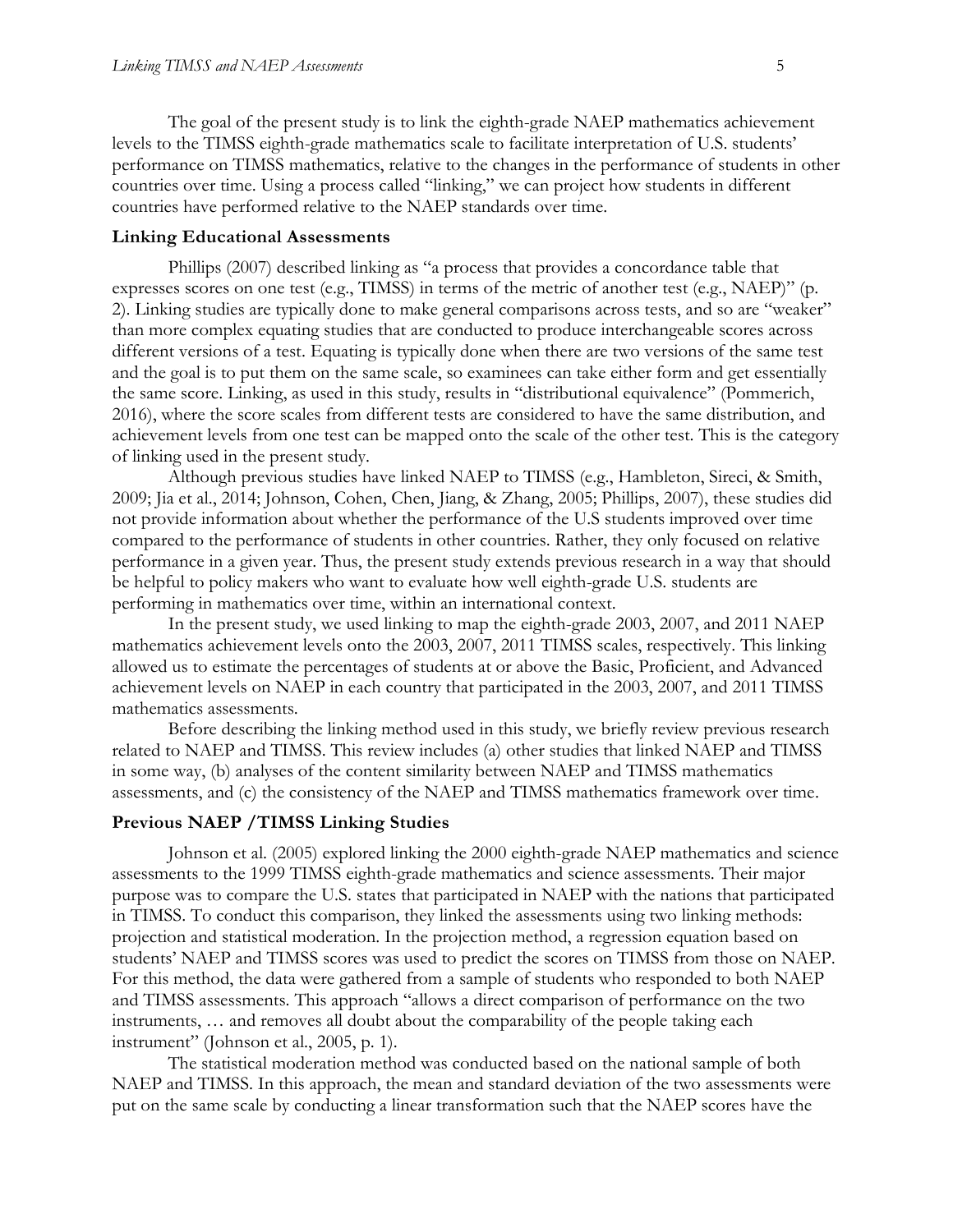same distribution as the TIMSS scores2. This approach could be applied to "entirely unrelated tests because this method does not use any information about the correlation between the tests being linked" (p. 33). To evaluate both linking methods, they conducted a validation study using 12 states that took both NAEP and TIMSS. The findings indicated that the projection method did not perform well because the estimated TIMSS scores significantly under-predicted actual TIMSS scores. The statistical moderation method showed a better performance for predicting the TIMSS scores from NAEP scores.

Phillips (2007) linked the 2000 NAEP mathematics and science exams to the 1999 TIMSS exams for eighth-grade students. He also applied this linking function to link the 2000 NAEP mathematics and science exams to the 2003 TIMSS. Given the results of Johnson et al. (2005), he used statistical moderation to project the NAEP achievement levels onto the TIMSS scale for each country that participated in the 1999 TIMSS and 2003 TIMSS. His goal was to discover "how would other countries perform if their TIMSS results could be expressed in terms of NAEP achievement levels?" (p. 2). He also concluded that although this study could help interpret the performance patterns of international students, "the estimates provided by statistical moderation should be considered rough, ballpark estimates and should only be for broad policy understandings" (p. 3).

Hambleton et al. (2009) used equipercentile linking to map the 2003 NAEP mathematics achievement levels onto the corresponding the 2003 TIMSS and the 2003 Program for International Student Achievement (PISA) reporting scales based on eighth grade students. Equipercentile linking is used to identify scores on a test form that have same percentile ranks as scores on another test form (Kolen & Brennan, 2004). Once the distribution of scores on the first test form (X) are converted the new form (Y) scale, the converted scores of form X would have the same distribution as scores from form Y. This approach is usually applied to equate the scores of the multiple parallel test forms which have same content and same statistical characteristics so that the test scores can be used interchangeably. Obviously, these exams deviate from parallel forms derived from the same test specifications. However, the linked scores were considered sufficiently comparable for the purpose of designating the proportion of students scoring at or below the points on the NAEP scale that corresponded to the achievement levels (Hambleton et al. 2009; Waltman, 1997).

The focus of Hambleton et al. (2009) was to check whether the NAEP achievement levels were set too high by comparing the performance of the U.S. students to that of students in other countries who took TIMSS and PISA. They linked assessments administered in the same year to "avoid the confounding of findings from the study with any achievement growth that may have occur by the national student samples over time" (p. 383). The results of both the NAEP-TIMSS linkage and the NAEP-PISA linkage showed that the highest-performing countries had substantially larger students who were classified at or above the "advanced" and "proficient" levels on NAEP. They concluded "relative to the question of whether these NAEP standards are too high, it appears they are not, when taken within an international context" (p. 389).

Jia et al. (2014) linked the 2011 NAEP and TIMSS assessments for both mathematics and science. The purpose of their study was to predict comparable TIMSS scores for U.S. states that

$$
TIM\overline{SS}_{score} = A + B * (NAEP_{score}).
$$

And A and B are estimated by the equations such that:

 $\overline{a}$ 

$$
\hat{A} = \widehat{\mu_{\text{TIMSS}}} + \hat{B} * \widehat{\mu_{\text{NAEP}}}, \qquad \hat{B} = \frac{\sigma_{\text{TIMSS}}}{\sigma_{\text{NAEP}}},
$$

After the NAEP scores are mapped onto the TIMSS score scale, this transforms scores have the same distribution with that of TIMSS scores.

<sup>2</sup> In this method, the distribution of NAEP scores are transformed to the distribution of TIMSS scores by using the moderation linking function such that: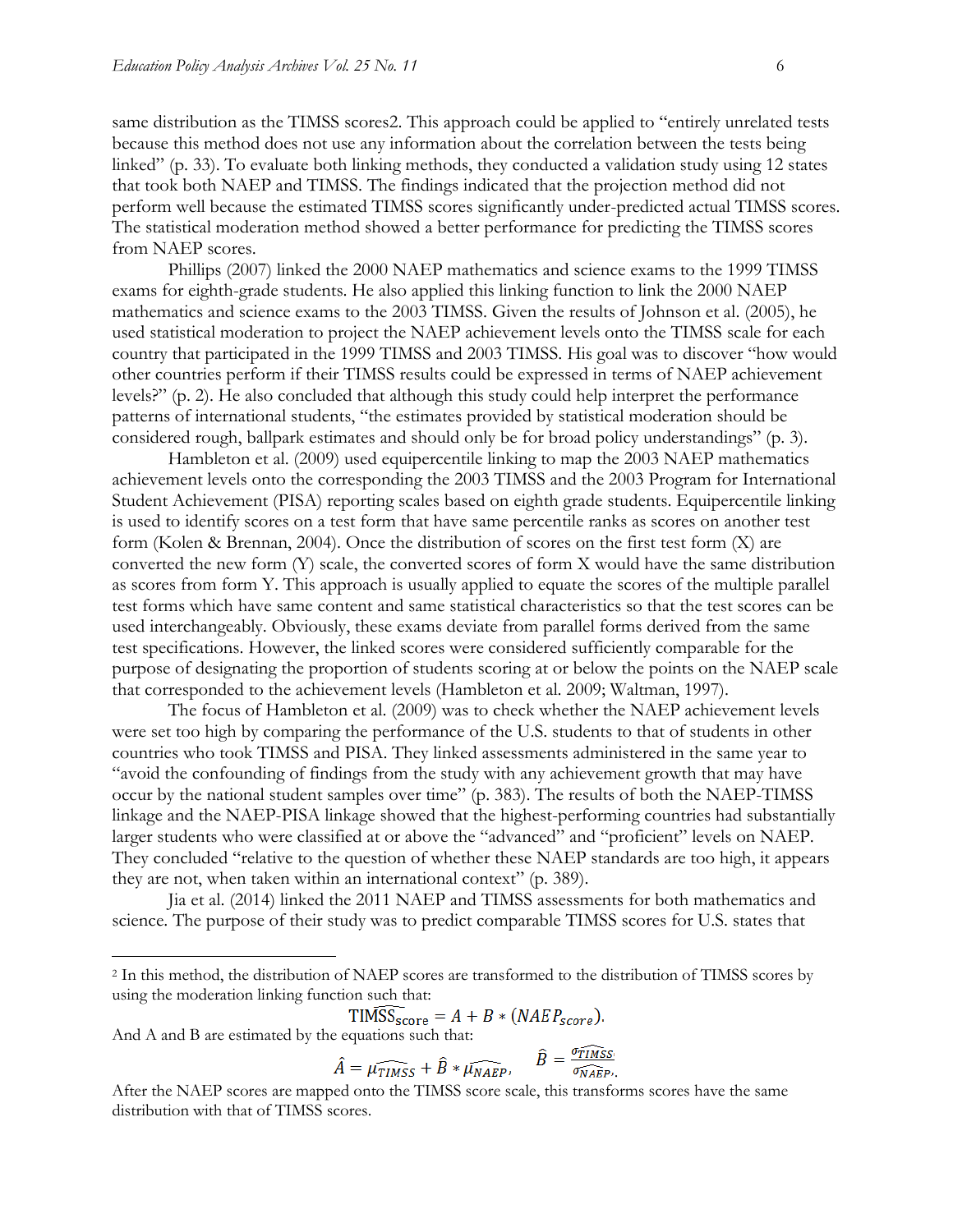participated in NAEP but did not participate in TIMSS. They used three linking methods—statistical moderation, calibration, and statistical projection. Statistical moderation and projection were described earlier. Calibration refers to calibration of all items from two assessments onto a common scale. This linking method is used when two tests are assumed to measure common content, but have different test specifications and different statistical characteristics. Although all three methods yielded similar predicted TIMSS scores, NCES decided to report the predicted TIMSS scores for the states that were estimated by the statistical moderation method. The reason was that "the statistical moderation technique is the simplest method among the three requiring the estimation of the fewest parameters (i.e., the means and standard deviations of the U.S. national public school samples for NAEP and TIMSS)" (p. xiv).

As we describe later, we choose the equipercentile method for linking NAEP and TIMSS in this study. Our goal was to map the NAEP achievement levels onto the TIMSS scale, and so our purpose was most similar to Hambleton et al. (2009), who used the equipercentile approach. Given that we did not have a sample of students who took both exams, the projection and calibration methods were not options for this study.

Before describing the equipercentile linking method used in this study, we first describe the consistency of content across the two assessments. The content overlap of NAEP and TIMSS has been previously evaluated in several studies.

#### **Comparing NAEP and TIMSS Content**

NAEP and TIMSS are national and international assessments, respectively, and so it is reasonable that they differ on several features such as purpose, population, precision of estimation, and content. To defend the linking of different tests, evidence should be provided that the different tests measure similar constructs (Kolen, 2007). Analyses comparing the content of NAEP and TIMSS have been conducted by Nohara and Goldstein (2001), Neidorf, Binkley, Gattis, and Nohara (2006), and Provasnik, Lin, Darling, and Dodson (2013). The results of these studies generally indicate NAEP mathematics and TIMSS mathematics have considerable overlap with respect to mathematics content; however, there are some differences in organization of the content frameworks and item formats.

With respect to mathematics, which is the focus of the present study, Neidorf et al. (2006) compared the content of the 2003 NAEP mathematics exam and the 2003 TIMSS mathematics exam for fourth and eighth grade. They found substantial overlap in the content of both assessments. Nearly all items from each assessment were classified into one of the major content areas of the other assessment framework at the broadest level. They argued that the two assessments "appear to be quite similar overall in terms of the distribution of items across the low, moderate, and high mathematical complexity levels" (p. v). However, there were differences in content between NAEP and TIMSS when considering more detailed comparison of the mathematics content (e.g., the specific objectives measured by the items, rather than the broad content categories). They warned that although the items of both the NAEP and TIMSS mathematics assessments addressed many similar topics and required similar skills and processes to solve the items, these results should not be interpreted that both assessments measure the same content in the same way.

Provasnik et al. (2013) compared the content of the 2011 TIMSS mathematics with 2011 NAEP mathematics framework. In their study, two expert panels who were familiar with the TIMSS and NAEP assessments analyzed the similarities and differences between the TIMSS mathematics items and the NAEP mathematics items for both fourth- and eighth-grades. The content match analyses of both assessments were conducted by classifying all TIMSS 2011 mathematics items into the NAEP 2011 mathematics framework based on three specified categories: (a) content area, (b) content area's subtopic, and (c) subtopic's objective by grade level. The goal of this item-by-item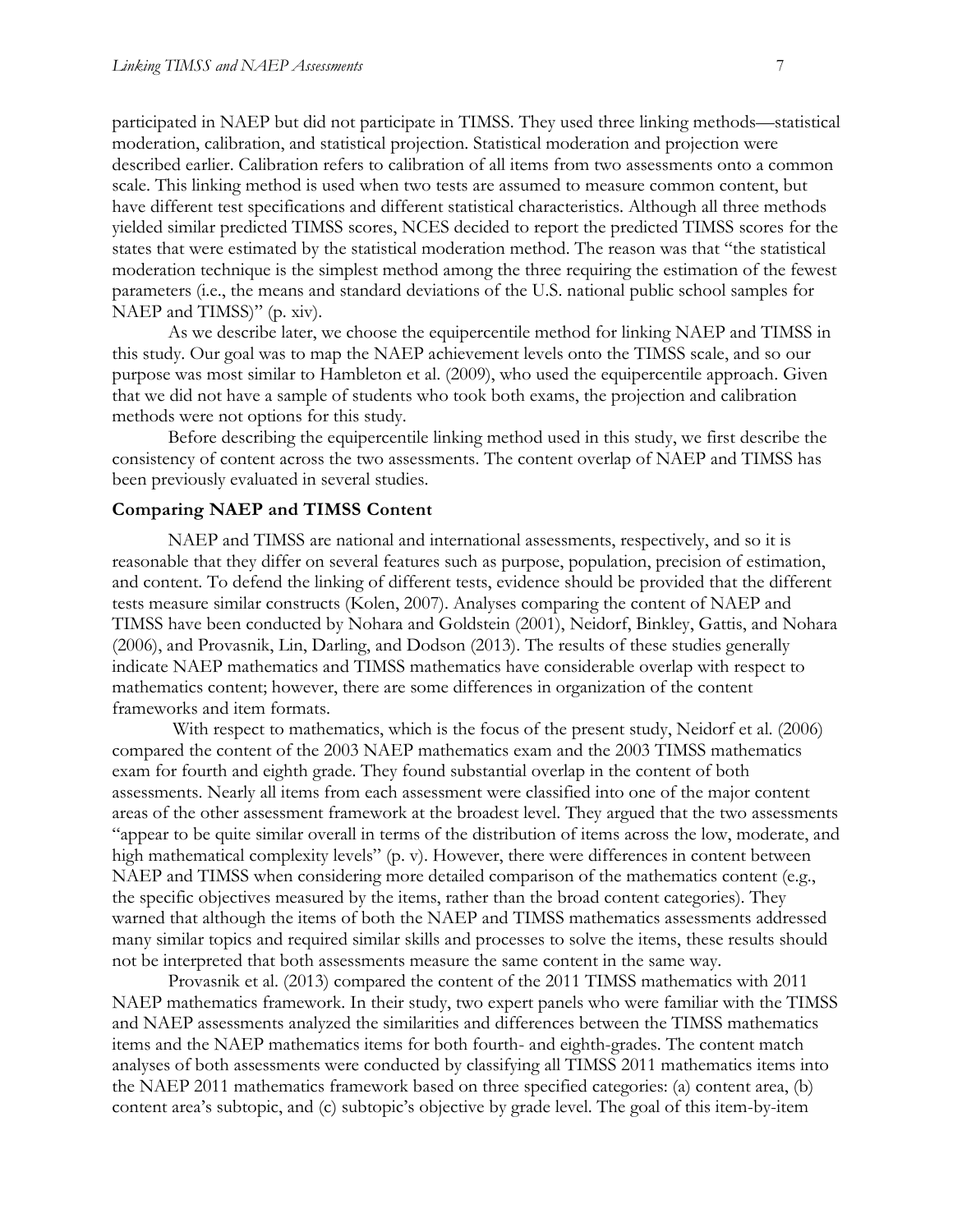$\overline{a}$ 

review was "to see how many TIMSS items fit in the NAEP framework and how much of the NAEP framework was covered by TIMSS items" (p. 18).

Provasnik et al. (2013) found strong content correspondence between 2011 TIMSS and 2011 NAEP mathematics assessments. Specifically, almost all items in the 2011 TIMSS mathematics could be classified in the 2011 NAEP mathematics framework's content categories. Only 1% of the 2011 TIMSS mathematics items on the fourth-grade exam, and 3% of the 2011 TIMSS mathematics items on the eighth-grade exam, could not be classified to a specific objective within the 2011 NAEP mathematics framework. Based on the results, they concluded "This level of congruence at both fourth- and eighth-grade can be described as a strong content match" (p. 23).

#### **Consistency of Mathematics Framework Over Time**

Given that our study linked NAEP and TIMSS math assessments at three different points in time (2003, 2007, and 2011), as a reviewer of an earlier version of this article pointed out, differential change in the content of these exams is a potential problem. The NAEP mathematics framework changed slightly in 2005 and 2009. However, the framework changes for eighth-grade in both years were minimal, and NAEP continued to report trend results from previous assessments (NCES, 2016). In fact, NCES (2016) reported the objectives of the NAEP mathematics assessments for eighth-grade remained the same.

Regarding the TIMSS mathematics assessment, there were some changes in the mathematics frameworks between 2003 and 2007 for eighth-grade. These changes are illustrated in Table 1. The content and cognitive domains in 2003 mathematics differ from those of in 2007. For example, the "Measurement" and "Data" domains in 2003 are consolidated into "Data and Chance" in 2007. The 2011 TIMSS mathematics framework was the same as that used in 2007. <sup>3</sup> Despite of some

|           | 2003                            |                   | 2007 and 2011   |                   |  |  |
|-----------|---------------------------------|-------------------|-----------------|-------------------|--|--|
|           | Domains                         | Percentage $(\%)$ | Domains         | Percentage $(\%)$ |  |  |
|           | Number                          | 30                | Number          | 30                |  |  |
|           | Algebra                         | 25                | Algebra         | 30                |  |  |
| Content   | Geometry                        | 15                | Geometry        | 20                |  |  |
|           | Measurement                     | 15                | Data and Chance |                   |  |  |
|           | Data                            | 15                |                 | 20                |  |  |
|           | Knowing Facts<br>and Procedures | 15                | Knowing         | 35                |  |  |
| Cognitive | <b>Using Concepts</b>           | 20                | Applying        | 40                |  |  |
|           | Solving Routine Problems        | 40                | Reasoning       | 25                |  |  |
|           | Reading                         | 25                |                 |                   |  |  |

#### Table 1 *Mathematics* frameworks for TIMSS 2003, 2007, and 2011 assessments for 8<sup>th</sup> grade<sup>4</sup>

<sup>&</sup>lt;sup>3</sup> However, there were some minor updates to particular topics in TIMSS 2011 mathematics framework (Mullis et al., 2009, p. 19).

<sup>4</sup> The table was adapted from TIMSS 2003, 2007, and 2011 Mathematics assessments frameworks (Mullis et al., 2005, p. 14; Mullis et al., 2009, p. 20; Mullis et al., 2003, p. 9).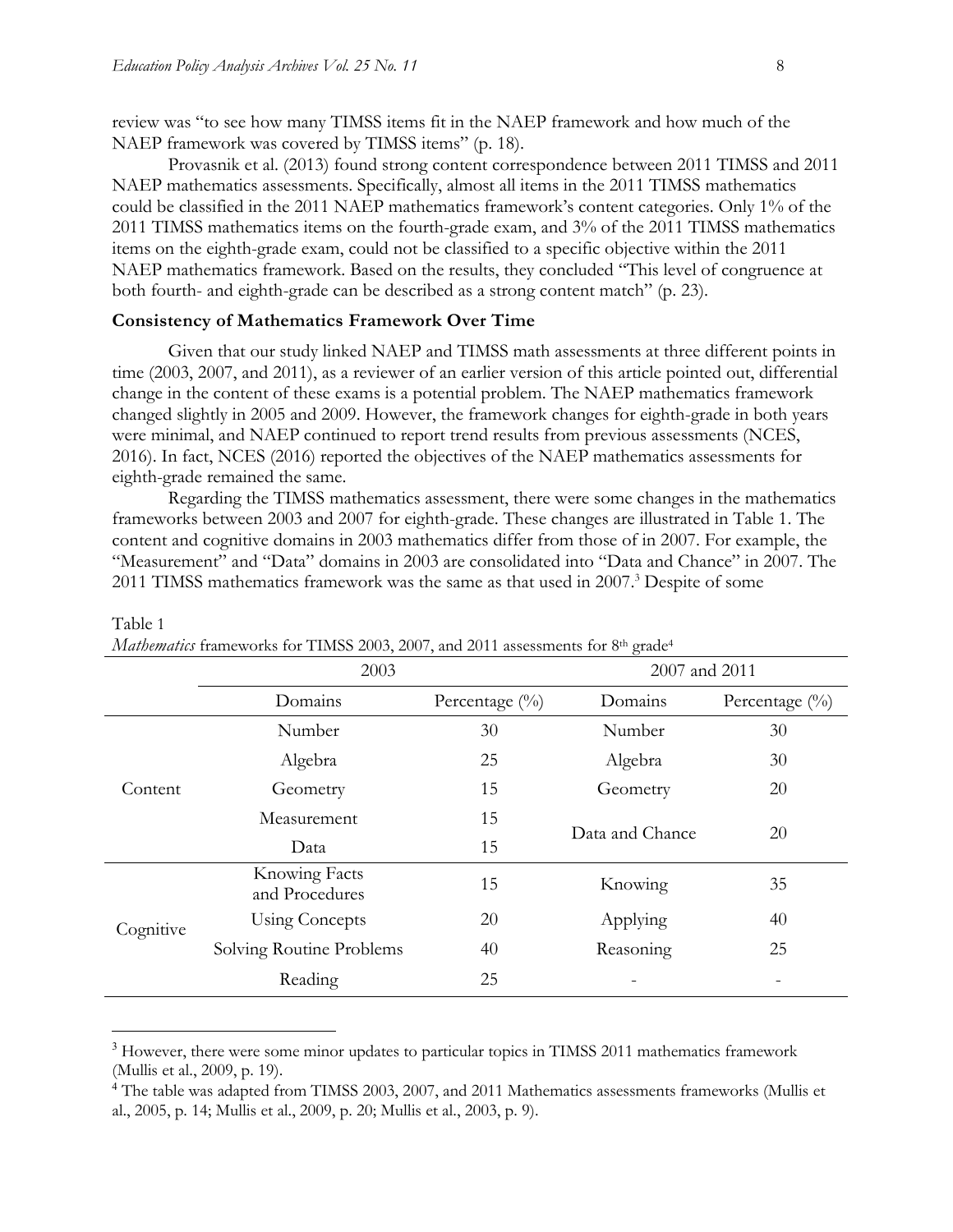differences in frameworks between TIMSS mathematics assessments, we assume that the comparison results over time are not seriously affected by these differences since TIMSS technical reports already have reported the change of mathematics achievement since 1995 (e.g., Mullis et al., 2008). It is also worthwhile to note that Hencke, Rutkowski, Neuschmidt, and Gonzalez (2009) found that if TIMSS results were computed for countries based only on the items the country judged to be covered in their curriculum, the results for the countries would essentially be the same.

Although the TIMSS mathematics exam experienced more content change over the time period of this study than did the NAEP mathematics assessment, given the prior studies that supported the content comparability of the 2003 and 2011 NAEP and TIMSS math assessments (Neidorf et al., 2006; Provasnik et al. 2013), and the fact that any content changes would be the same for all countries who participated across the time period analyzed here, we believe the content similarity and consistency is sufficiently adequate to support linking the score scales from these exams for the purposes of mapping the NAEP achievement levels onto the TIMSS scale.

#### **Method**

#### **Data**

To map the NAEP achievement levels onto the TIMSS reporting scale, we used the 2003, 2007, and 2011 TIMSS mathematics results for grade 8 students. These data are publically available from the official TIMSS website<sup>5</sup>. The reason for selecting these three years was that this study focused on the growth of the U.S. student achievement after the No Child Left Behind Act of 2001. Also, 2003, 2007, and 2011 are the years both NAEP and TIMSS were administered to grade 8 students in the United States. The comparison of achievement across countries in the same year avoids misleading results due to growth that may occur when comparisons are made from tests administered in different years (Hambleton et al., 2009).

The number of countries analyzed in this linking study varied somewhat from year to year. The 2003 TIMSS involved 47 countries, the 2007 TIMSS data involved 59 countries, and the 2011 TIMSS data involved 60 countries. As we subsequently describe, our comparisons focused on only those countries who participated in all three assessment years.

#### **Data Analysis**

 $\overline{a}$ 

We used equipercentile linking to map the 2003, 2007, and 2011 Grade 8 NAEP mathematics achievement levels onto the score scale of the 2003, 2007, and 2011 Grade 8 TIMSS mathematics assessment, respectively, by extending the process used in Hambleton et al. (2009). By placing the NAEP achievement levels onto the TIMSS scale, the mapped NAEP achievement levels provide new benchmarks for international comparisons of student's performance. Our equipercentile linking assumed that U.S. students who took the NAEP mathematics assessments in a given year were randomly equivalent (i.e., equivalent up to sampling error) to the U.S. students who took the TIMSS mathematics assessment in that same year. Given that both studies involved carefully selected samples to represent the U.S. population, we believe this assumption is justified<sup>6</sup>.

The overall procedure to map the NAEP mathematics achievement levels onto the score scale of TIMSS mathematics was as follows:

<sup>6</sup> Sampling methods for NAEP and TIMSS are described in:

<sup>5</sup> TIMSS data are available from the website of TIMSS and PIRLS: http://timss.bc.edu

https://nces.ed.gov/nationsreportcard/about/nathow.asp, and

https://nces.ed.gov/timss/faq.asp?FAQType=3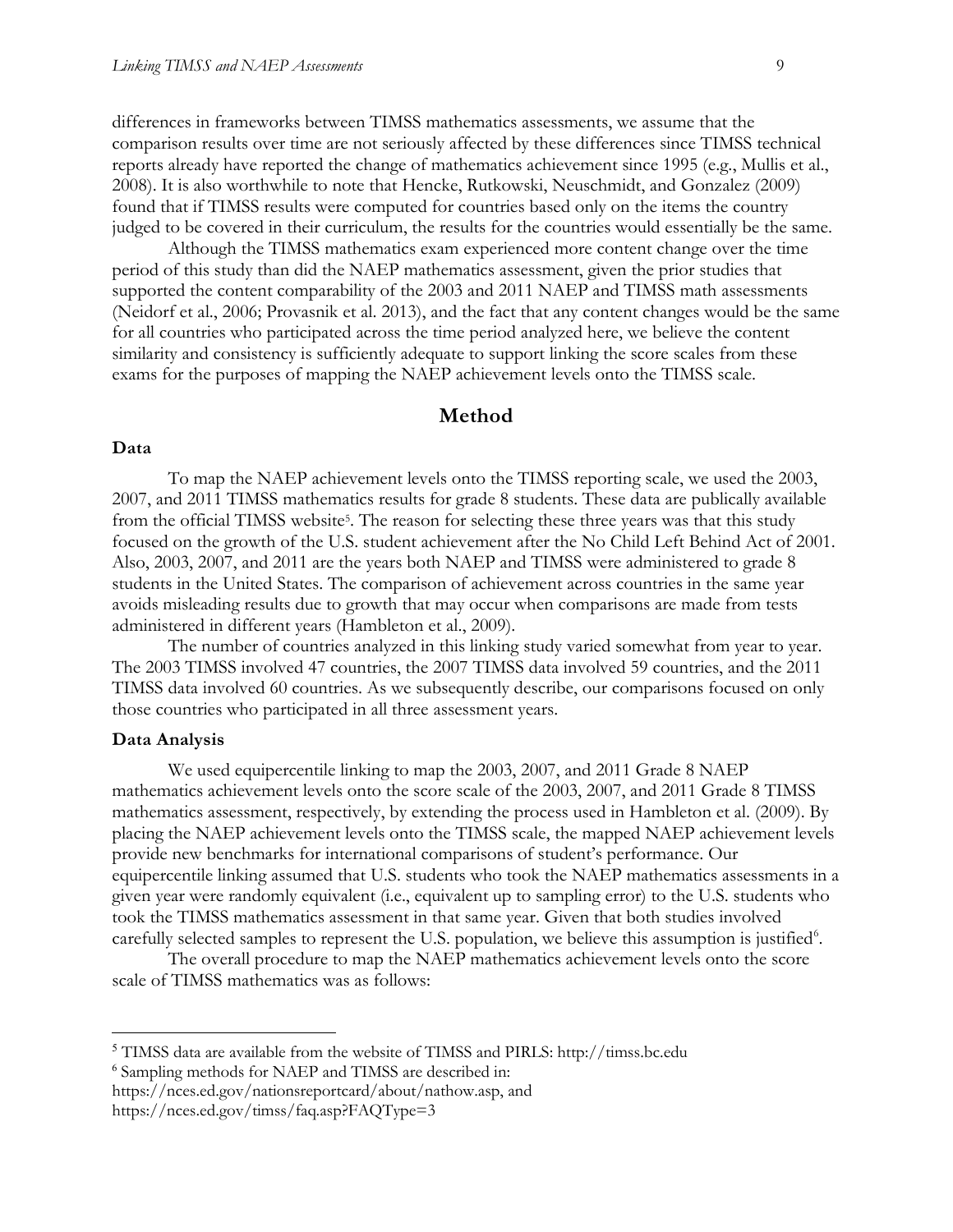- 1) Find the percentiles corresponding to each of the NAEP mathematics achievement levels (Basic, Proficient, and Advanced).
- 2) Find the TIMSS scores corresponding to these percentiles in the U.S. TIMSS score distribution.
- 3) Use these TIMSS scores as the cut-scores to determine the NAEP basic, proficient, and advanced levels on the TIMSS score scale.
- 4) Classify the students in other countries using three NAEP cut-scores into the three NAEP achievement.

Because five plausible values are estimated for each student achievement on TIMSS, the average of the five plausible values were used to find the scores corresponding to the percentile of the NAEP achievement levels in Step 2 above. The percentiles for the 2003, 2007, and 2011 NAEP mathematics achievement levels and the three cut-scores corresponding to the percentiles are presented in Table 1.

Table 2 *TIMSS Math Scale Scores Corresponding to the Grade 8 NAEP Math Achievement Levels*

| Year | Basic       | Proficient   | Advanced    |
|------|-------------|--------------|-------------|
| 2003 | 466.7(31.9) | 549.5 (71.2) | 630.1(94.6) |
| 2007 | 462.5(28.7) | 544.3 (67.8) | 617.3(93.0) |
| 2011 | 462.4(26.6) | 540.3(65.3)  | 612.2(91.7) |

*Note:* The scale scores in each achievement level column indicate the TIMSS scale score associated with the NAEP achievement level. The number in parenthesis indicates the percentile corresponding to the NAEP mathematics achievement level.

#### **Results**

#### **Validation Check on Equipercentile Linking**

Before interpreting the results of the linking, we first evaluated the accuracy of the equipercentile linking following the process used by Hambleton et al. (2009). We compared our estimates of the percentages of students at or above each achievement level on NAEP based on the TIMSS linking, with the actual percentages of students classified at or above NAEP achievement levels for three states that participated in both NAEP and TIMSS—Indiana, Massachusetts, and Minnesota. In 2003, Indiana participated in both TIMSS and NAEP. In 2007, Massachusetts and Minnesota participated in both assessments.

For Indiana in 2003, the percentages of students who were classified at or above each achievement level are quite similar between NAEP and TIMSS (the largest difference was 2.7% for "At or Above Basic"). For Massachusetts, the largest percentage difference was 3.9% (for "At or Above Proficient"). For Minnesota, the largest difference was 3.4% for "% Advanced." These results support the validity of our equipercentile linking method, and suggest a margin of error of the results of up to 3-4%.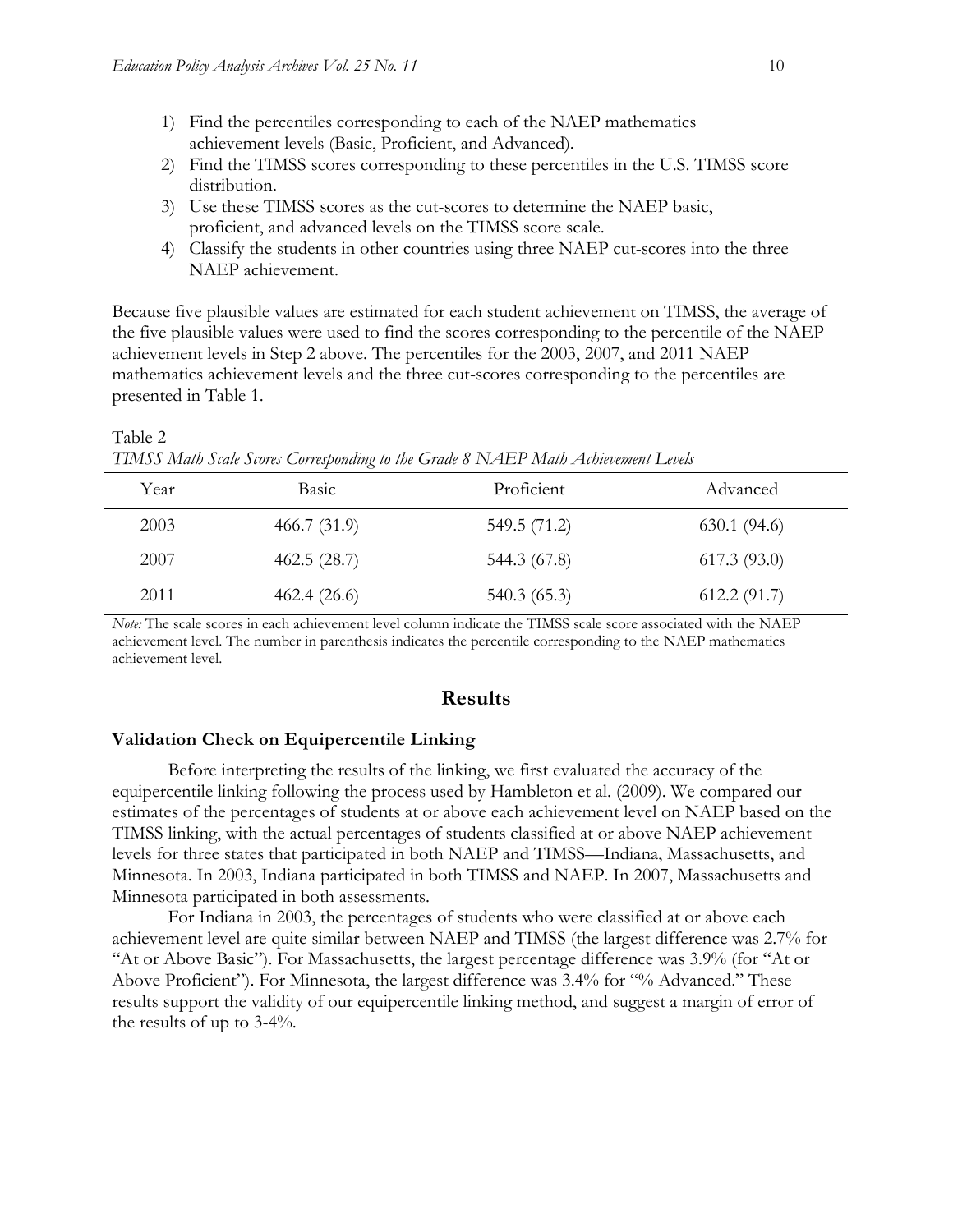| Year            | State         |                  |                   | Assessment Advanced At or Above Proficient $(\%)$ At or Above Basic $(\%)$ |      |
|-----------------|---------------|------------------|-------------------|----------------------------------------------------------------------------|------|
|                 |               |                  | $(^{0}\!/_{\!0})$ |                                                                            |      |
| 2003<br>Indiana |               | NAEP Math        | 5.2               | 30.7                                                                       | 73.5 |
|                 |               | TIMSS Math       | 5.2               | 29.6                                                                       | 76.2 |
|                 | Massachusetts | <b>NAEP</b> Math | 14.9              | 50.7                                                                       | 85.0 |
| 2007            |               | TIMSS Math       | 17.5              | 54.6                                                                       | 85.3 |
|                 | Minnesota     | NAEP Math        | 11.5              | 43.1                                                                       | 81.0 |
|                 |               | TIMSS Math       | 8.1               | 41.9                                                                       | 83.5 |

Table 3 *NAEP-TIMSS Comparison for Three States*

*Note:* The percentages at or above each NAEP achievement levels are from actual Grade 8 Math state results reported by NAEP. TIMSS results are estimated based on the NAEP achievement levels mapped on the TIMSS score scale.

#### **Achievement Level Results for U.S. and International Students Over Time**

The achievement level results of linking NAEP mathematics achievement levels to TIMSS mathematics reporting scale are summarized in Tables 3, 4, and 5, for the "Advanced," "At or Above Proficient," and "At or Above Basic" achievement levels, respectively. We selected a subset of 31 countries from all participating countries, because there were only 31 countries that participated in all three assessment years. We also report the rank of each country each year, within the 31-country subset, where the ranks are based on the percentage of students in the relevant achievement level for that Table. Although the ranks are of less interest in this study, it is interesting to see how norm-referenced information (i.e., the rank-order of this subset of countries) changes or does not change based on the criterion-referenced achievement level results.

Table 4 shows achievement level percentages and their associated ranks for the NAEP Advanced achievement level on the TIMSS reporting scale from 2003 to 2011. In 2003, the United States ranked 8th with about 5.4% students who were classified as Advanced. In 2007, the rank of the U.S. dropped to 10th, and declined to 12th in 2011. However, the percentage of the U.S. students in the NAEP advanced level increased from 5.4% in 2003 to 7% in 2007, to 8.3% in 2011. The seeming contradiction between the increase in the percentage of "Advanced" U.S. students and the rank of the U.S. Advanced percentage is due to the fact that the achievement level gains for the US were smaller than that for the average of the 31 countries (11.6%, see last row of Table 4). England, the Russian Federation, Israel, and Australia, for example, all increased more than the U.S over this time period. In fact, the Russian Federation and Israel had increases in the percentages of "Advanced" students that were at three to four times that of the U.S. Similarly, the percentage increase of Advanced students in the top five TIMSS countries in 2003 grew by more than 10%. For example, overall growth of the percentage in Japan was about 12.3%, and the percentage of Chinese Taipei went up about 18.7%.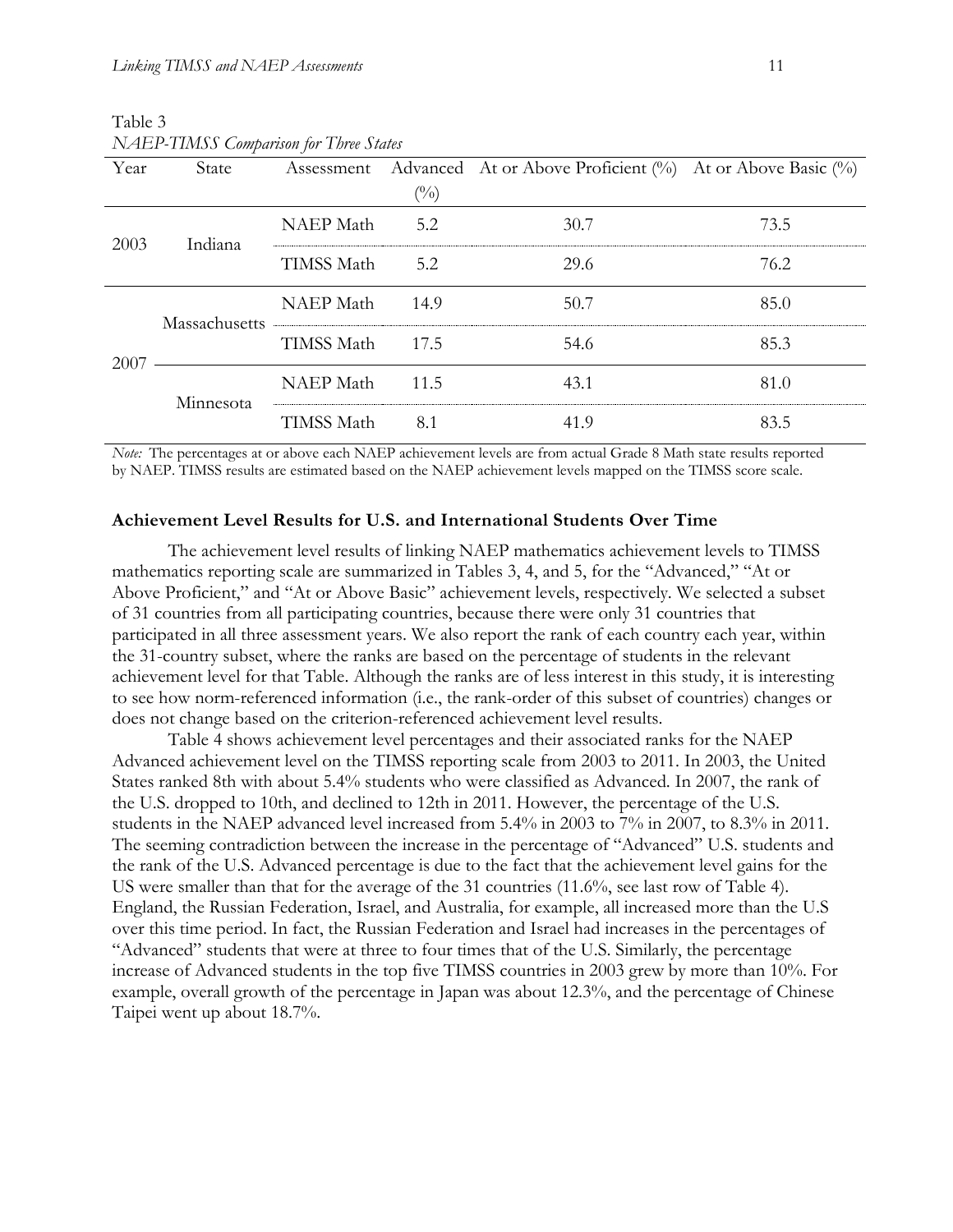Table 4

|                         | 2003                   |              | 2007           |              | 2011           |               |
|-------------------------|------------------------|--------------|----------------|--------------|----------------|---------------|
| Country                 | Rank                   | Advanced (%) | Rank           | Advanced (%) | Rank           | Advanced (%)  |
| Singapore               | $\mathbf{1}$           | 40.1         | $\overline{3}$ | 41.2         | $\mathfrak{Z}$ | 52.3          |
| Chinese Taipei          | $\overline{c}$<br>37.7 |              | $\mathbf{1}$   | 50.1         | $\mathbf{1}$   | 56.4          |
| Korea, Rep. of          | 3                      | 33.5         | $\overline{c}$ | 44.8         | $\overline{c}$ | 54.3          |
| Hong Kong, SAR          | 4                      | 28.5         | 4              | 36.8         | $\overline{4}$ | 42.7          |
| Japan                   | 5                      | 21.0         | 5              | 30.2         | 5              | 33.3          |
| Hungary                 | 6                      | 10.3         | 6              | 12.7         | 9              | 11.0          |
| England                 | $\overline{7}$         | 6.3          | 8              | 9.8          | $8\,$          | 12.1          |
| <b>United States</b>    | 8                      | 5.4          | 10             | 7.0          | 12             | 8.3           |
| Russian Federation      | 9                      | 5.3          | $\overline{7}$ | 11.5         | 6              | 19.4          |
| Lithuania               | 10                     | 4.7          | 9              | 8.5          | 13             | 7.8           |
| Malaysia                | 11                     | 4.6          | 16             | 3.3          | 19             | 2.2           |
| Israel                  | 12                     | 4.5          | 15             | 4.3          | $\overline{7}$ | 14.9          |
| Australia               | 13                     | 3.9          | 12             | 5.5          | 11             | 8.6           |
| Romania                 | 14                     | 3.1          | 14             | 4.9          | 10             | 8.7           |
| Sweden                  | 15                     | 2.2          | 18             | 2.7          | 20             | 1.6           |
| Slovenia                | 16                     | 1.9          | 13             | 5.1          | 14             | 5.1           |
| Italy                   | 17                     | 1.7          | 17             | 2.9          | 16             | 4.6           |
| Armenia                 | 18                     | 1.6          | 11             | 5.9          | 15             | 4.8           |
| Indonesia               | 19                     | 0.5          | 22             | 0.7          | 27             | 0.3           |
| Iran, Islamic Rep. of   | 20                     | 0.5          | 19             | 1.4          | 17             | 2.7           |
| Jordan                  | 21                     | 0.4          | 20             | 1.3          | 25             | 0.5           |
| Palestinian Nat'l Auth. | 22                     | 0.3          | 25             | 0.3          | 22             | 1.3           |
| Norway                  | 23                     | 0.2          | 24             | 0.3          | 23             | 0.9           |
| Lebanon                 | 24                     | 0.2          | 21             | 0.9          | 21             | 1.5           |
| Bahrain                 | 25                     | 0.0          | 23             | 0.3          | 18             | 2.2           |
| Syrian Arab Republic    | 26                     | 0.0          | 27             | 0.1          | 29             | 0.3           |
| Tunisia                 | 27                     | 0.0          | 26             | 0.1          | 26             | 0.4           |
| Botswana                | 28                     | 0.0          | 30             | 0.0          | 30             | 0.1           |
| Ghana                   | 29                     | 0.0          | 29             | 0.0          | 31             | 0.0           |
| Morocco                 | 30                     | 0.0          | 28             | 0.1          | 28             | 0.3           |
| Saudi Arabia            | 31                     | 0.0          | 31             | 0.0          | 24             | $0.7\,$       |
| Mean (SD)               |                        | 7.0(11.8)    |                | 9.4(14.6)    |                | 11.6 $(17.2)$ |

*2003, 2007, 2011 Grade 8 NAEP Math vs. TIMSS Math for the Advanced Level (reported for 31 countries that participated in 2003, 2007, and 2011 TIMSS Math)*

Table 5 presents the results of the NAEP-TIMSS Mathematics comparison with respect to the NAEP "At or Above Proficient" level. While the percentage of U.S. students who were At or Above Proficient rose about 6% over this period (28.8% to 34.7%), the rank associated with the percentage remained about the same (11th, 10th, 11th). This percentage growth (5.9%) was greater than the percentage increase for average of 31 countries (4.4%). Again, the Russian Federation and Israel showed a larger percentage increase in this achievement level category (about 10%).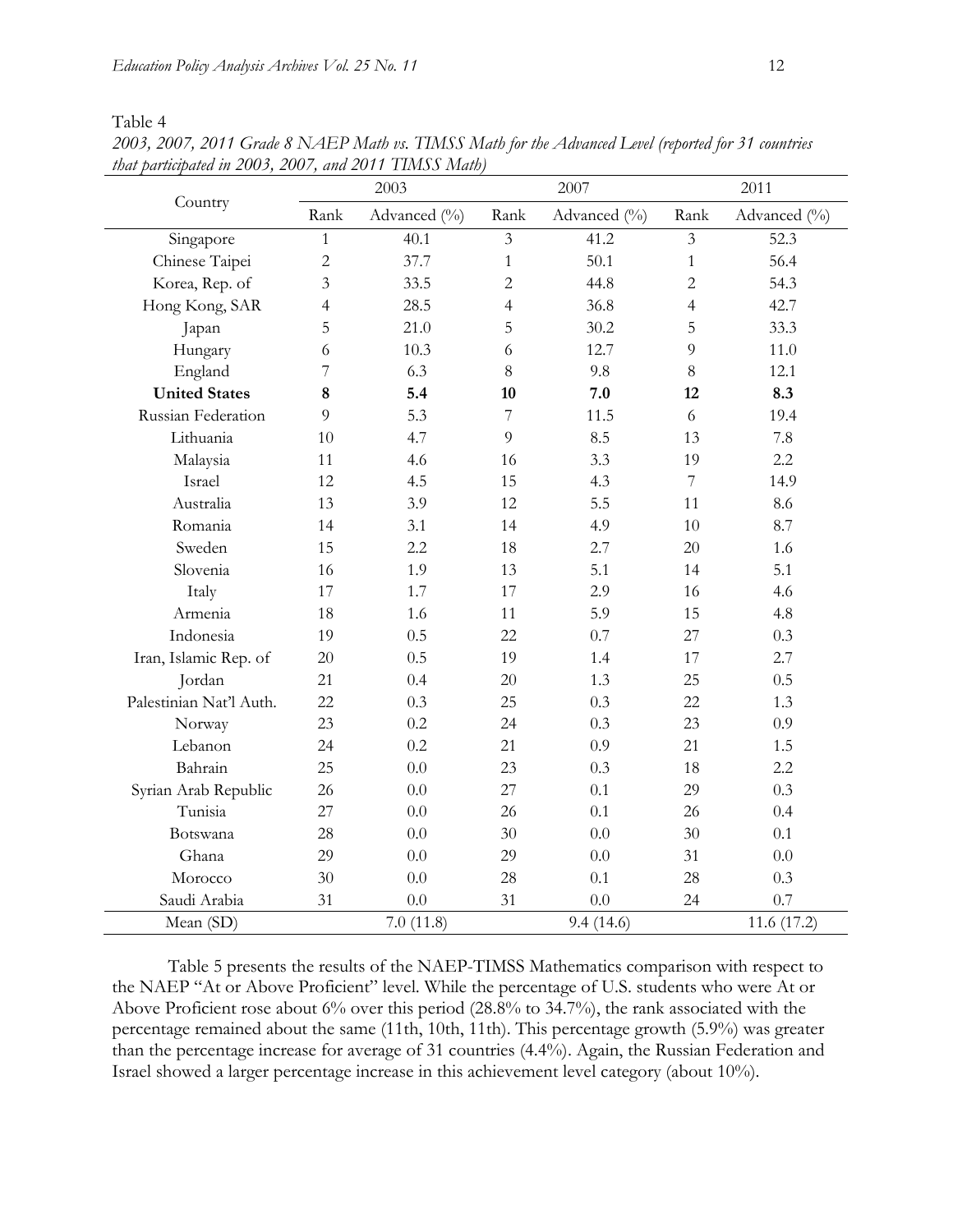Table 5

|                         | 2003           |                               | 2007           |                               | 2011           |                               |
|-------------------------|----------------|-------------------------------|----------------|-------------------------------|----------------|-------------------------------|
| Country                 | Rank           | At or Above<br>Proficient (%) | Rank           | At or Above<br>Proficient (%) | Rank           | At or Above<br>Proficient (%) |
| Singapore               | $\mathbf{1}$   | 77.1                          | 3              | 70.8                          | $\overline{2}$ | 80.0                          |
| Hong Kong, SAR          | $\overline{2}$ | 75.1                          | 4              | 69.0                          | $\overline{4}$ | 75.7                          |
| Korea, Rep. of          | 3              | 70.5                          | $\mathbf{1}$   | 73.2                          | $\mathbf{1}$   | 80.2                          |
| Chinese Taipei          | 4              | 67.6                          | $\overline{c}$ | 72.9                          | 3              | 76.6                          |
| Japan                   | 5              | 62.0                          | 5              | 64.8                          | 5              | 65.4                          |
| Hungary                 | 6              | 42.5                          | 6              | 40.7                          | 8              | 39.2                          |
| Russian Federation      | 7              | 30.4                          | 7              | 39.6                          | 6              | 53.4                          |
| Malaysia                | 8              | 30.2                          | 17             | 19.8                          | 19             | 14.8                          |
| England                 | 9              | 29.5                          | 8              | 37.3                          | 9              | 36.5                          |
| Lithuania               | 10             | 29.2                          | 9              | 34.1                          | 10             | 35.1                          |
| <b>United States</b>    | 11             | 28.8                          | 10             | 32.2                          | 11             | 34.7                          |
| Israel                  | 12             | 25.9                          | 16             | 20.3                          | $\overline{7}$ | 41.8                          |
| Australia               | 13             | 25.1                          | 13             | 25.6                          | 13             | 29.5                          |
| Sweden                  | 14             | 23.8                          | 15             | 22.9                          | 17             | 19.4                          |
| Romania                 | 15             | 22.7                          | 14             | 23.8                          | 15             | 25.0                          |
| Armenia                 | 16             | 21.6                          | 11             | 28.0                          | 16             | 22.0                          |
| Slovenia                | 17             | 20.5                          | 12             | 27.8                          | 12             | 31.4                          |
| Italy                   | 18             | 18.7                          | 18             | 18.6                          | 14             | 28.2                          |
| Norway                  | 19             | 9.7                           | 20             | 11.7                          | 18             | 15.4                          |
| Jordan                  | $20\,$         | 6.9                           | 21             | 10.4                          | 24             | 6.9                           |
| Indonesia               | 21             | 6.8                           | 23             | 4.9                           | 27             | 4.0                           |
| Lebanon                 | 22             | 4.3                           | 19             | 12.4                          | 20             | 12.9                          |
| Iran, Islamic Rep. of   | 23             | 3.7                           | 22             | 7.5                           | 22             | 9.8                           |
| Palestinian Nat'l Auth. | 24             | 3.5                           | 25             | 3.3                           | 23             | 9.0                           |
| Bahrain                 | 25             | 2.3                           | 24             | 3.8                           | 21             | 10.2                          |
| Tunisia                 | 26             | 1.1                           | 26             | 2.9                           | 25             | 5.8                           |
| Syrian Arab Republic    | 27             | 0.8                           | 27             | 2.8                           | 28             | 3.6                           |
| Morocco                 | 28             | 0.5                           | 29             | 0.9                           | 29             | 3.6                           |
| Botswana                | 29             | 0.4                           | 28             | 1.1                           | 30             | 2.5                           |
| Saudi Arabia            | 30             | 0.1                           | 31             | 0.1                           | 26             | 5.3                           |
| Ghana                   | 31             | 0.0                           | 30             | 0.4                           | 31             | 0.8                           |
| Mean (SD)               |                | 23.9 (24.0)                   |                | 25.3(23.5)                    |                | 28.3(25.1)                    |

*2003, 2007, 2011 Grade 8 NAEP Math vs. TIMSS Math for At or Above Proficient Level (reported for 31 countries that participated in 2003, 2007, and 2011 TIMSS Math)*

Table 6 presents the comparison for the percentage of students "At or Above Proficient" on NAEP. Here, the rank of the U.S. students gradually increased from 12th to 8th and the percentages of students At or Above Basic also increased (from 68.1% in 2003 to 71.3% in 2007 to 73.4% in 201). This percentage increase of 5.3% was larger than the percentage increase for average of the 31 countries (3.8%). An interesting result with respect to this category is that among the first twelve countries in 2003 (from Hong Kong to U.S.), the U.S. percentage of At or Above Basic showed the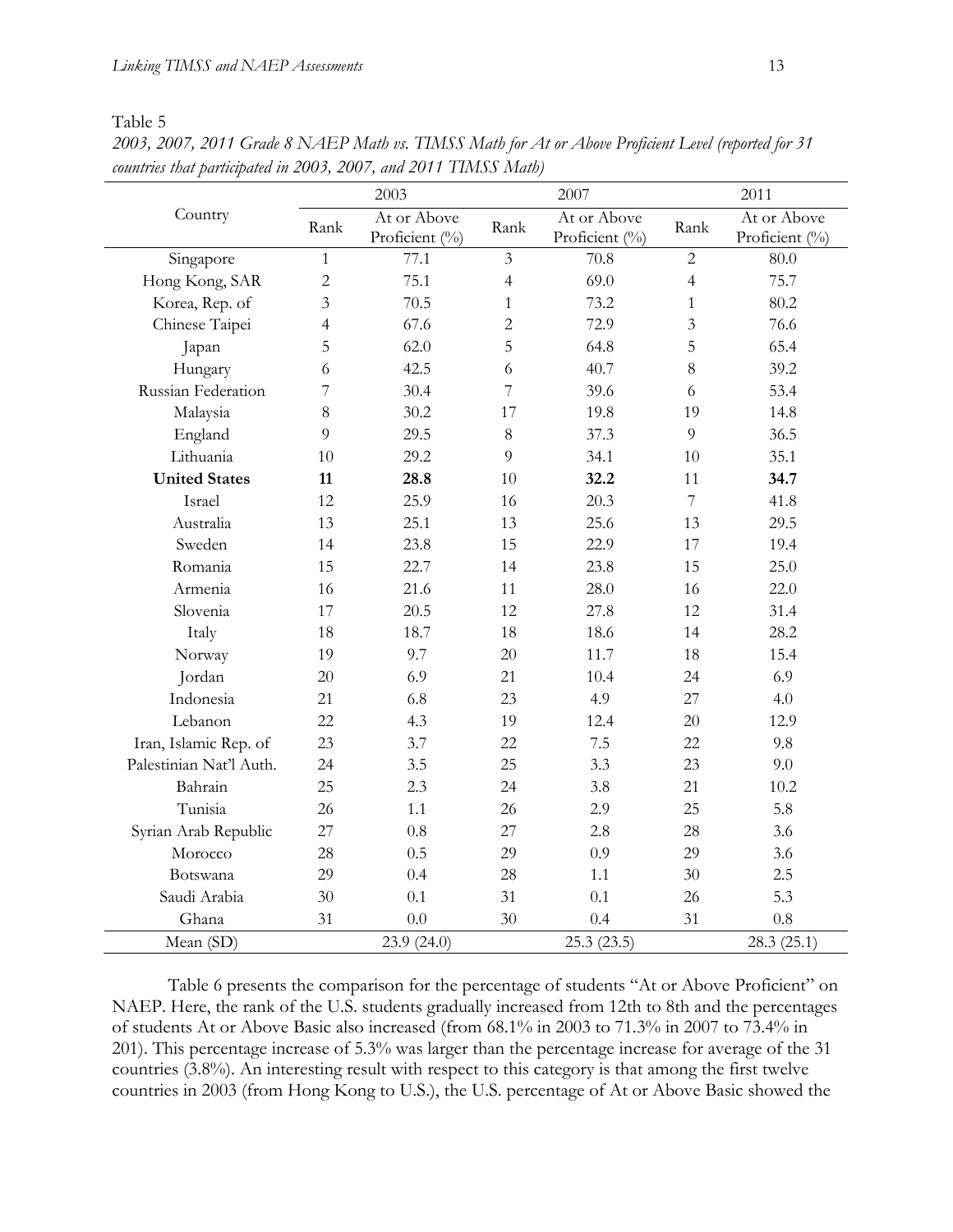greatest increase in rank over the eight-year time period (from 12th to 8th). Other than the U.S., only Korea increased two ranks (3rd to 1st) over this period among the twelve countries. The top five countries in 2003 showed very small percentage changes in this category over time, but this result was likely to be due to the fact that from 87.0% (Chinese Taipei) to 94.6% (Hong Kong) of their students were already at or above the basic level in 2003.

|                         |                | 2003                     |                | 2007                     |                | 2011                     |  |
|-------------------------|----------------|--------------------------|----------------|--------------------------|----------------|--------------------------|--|
| Country                 | Rank           | At or Above<br>Basic (%) | Rank           | At or Above<br>Basic (%) | Rank           | At or Above<br>Basic (%) |  |
| Hong Kong, SAR          | $\mathbf{1}$   | 94.6                     | 5              | 88.0                     | $\overline{3}$ | 91.5                     |  |
| Singapore               | $\sqrt{2}$     | 93.8                     | 3              | 89.7                     | $\overline{2}$ | 94.0                     |  |
| Korea, Rep. of          | 3              | 91.9                     | $\mathbf{1}$   | 92.4                     | $\mathbf{1}$   | 94.7                     |  |
| Japan                   | $\overline{4}$ | 90.4                     | $\overline{2}$ | 90.0                     | 5              | 89.8                     |  |
| Chinese Taipei          | 5              | 87.0                     | $\overline{4}$ | 88.6                     | $\overline{4}$ | 90.2                     |  |
| Hungary                 | 6              | 79.7                     | 6              | 76.0                     | 7              | 73.8                     |  |
| Russian Federation      | 7              | 71.3                     | 7              | 75.9                     | 6              | 83.8                     |  |
| Malaysia                | 8              | 69.7                     | 18             | 54.8                     | 20             | 40.7                     |  |
| Lithuania               | 9              | 69.7                     | 9              | 73.6                     | 9              | 72.8                     |  |
| England                 | 10             | 68.6                     | $8\,$          | 74.8                     | 11             | 71.9                     |  |
| Sweden                  | 11             | 68.5                     | 13             | 68.4                     | 15             | 63.2                     |  |
| <b>United States</b>    | 12             | 68.1                     | 11             | 71.3                     | $8\,$          | 73.4                     |  |
| Australia               | 13             | 65.6                     | 14             | 67.4                     | 14             | 64.6                     |  |
| Israel                  | 14             | 64.0                     | 19             | 53.1                     | 12             | 70.8                     |  |
| Slovenia                | 15             | 63.7                     | 10             | 72.9                     | 10             | 72.3                     |  |
| Italy                   | 16             | 59.0                     | 15             | 60.3                     | 13             | 69.9                     |  |
| Armenia                 | 17             | 57.5                     | 12             | 70.3                     | 17             | 56.1                     |  |
| Romania                 | 18             | 57.2                     | 16             | 55.9                     | 18             | 51.6                     |  |
| Norway                  | 19             | 47.2                     | 17             | 55.5                     | 16             | 59.7                     |  |
| Lebanon                 | 20             | 32.8                     | 20             | 48.3                     | 19             | 47.2                     |  |
| Jordan                  | 21             | 31.0                     | 21             | 36.1                     | 22             | 30.5                     |  |
| Indonesia               | 22             | 29.0                     | 24             | 24.3                     | 27             | 22.1                     |  |
| Iran, Islamic Rep. of   | 23             | 22.7                     | 22             | 27.9                     | 23             | 30.3                     |  |
| Palestinian Nat'l Auth. | 24             | 20.5                     | 27             | 17.8                     | 24             | 30.3                     |  |
| Bahrain                 | 25             | 19.3                     | 25             | 23.3                     | 21             | 31.6                     |  |
| Tunisia                 | 26             | 16.1                     | 23             | 25.6                     | 25             | 27.5                     |  |
| Morocco                 | 27             | 10.0                     | 28             | 13.8                     | 30             | 15.9                     |  |
| Syrian Arab Republic    | 28             | 7.9                      | 26             | 19.9                     | 28             | 19.1                     |  |
| Botswana                | 29             | 6.4                      | 29             | 9.6                      | 29             | 18.0                     |  |
| Saudi Arabia            | 30             | 3.1                      | 31             | 3.8                      | 26             | 22.2                     |  |
| Ghana                   | 31             | 1.9                      | 30             | 5.1                      | 31             | 5.9                      |  |
| Mean (SD)               |                | 50.6 $(30.1)$            |                | 52.7 $(28.4)$            |                | 54.4 $(27.1)$            |  |

#### Table 6

*2003, 2007, 2011 Grade 8 NAEP Math vs. TIMSS Math for At or Above Basic Level (reported for 31 countries that participated in 2003, 2007, and 2011 TIMSS Math)*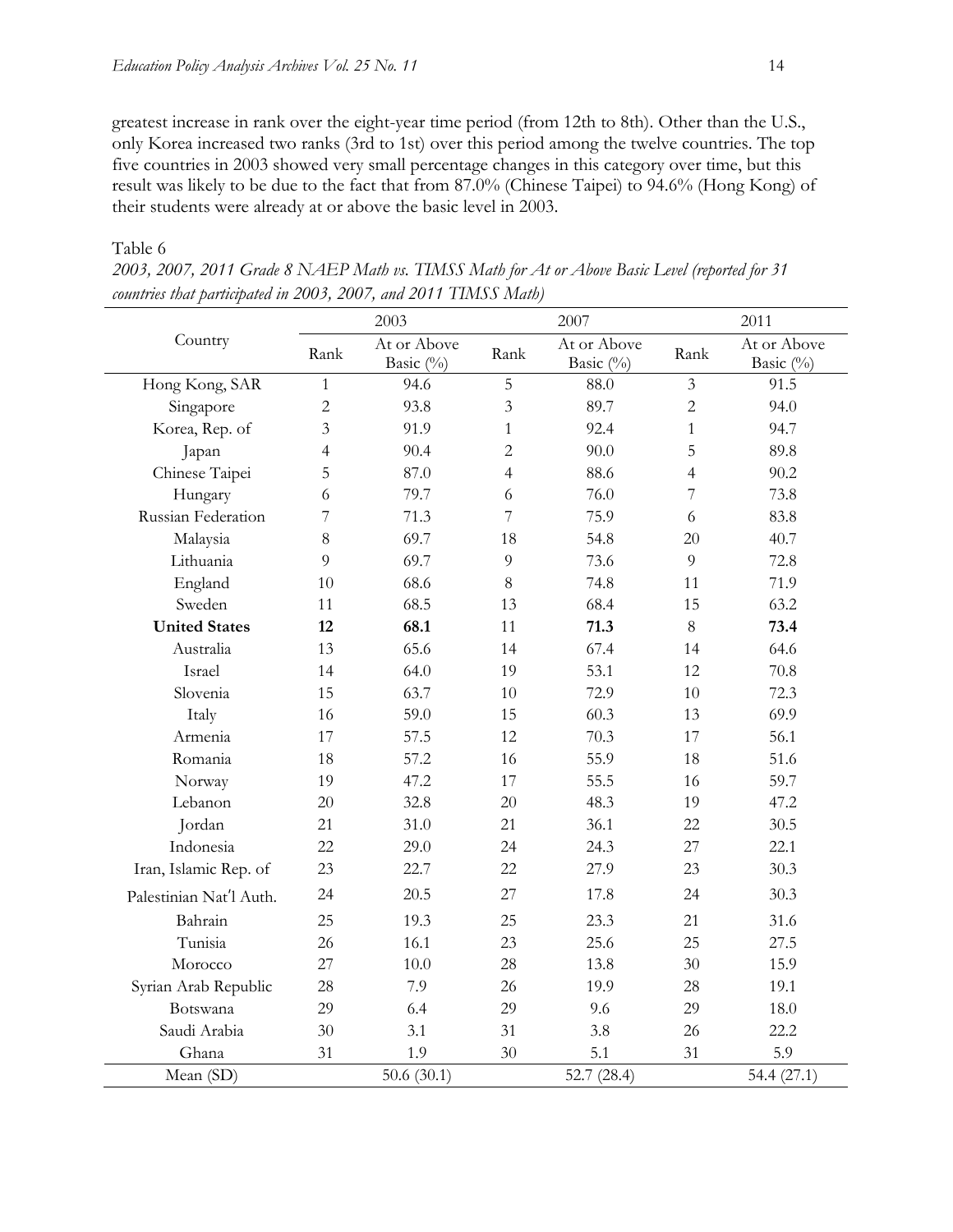To evaluate these results further, we compared the percentages of U.S. students who were At or Above the mapped NAEP achievement levels with the percentages of U.S. students who were At or Above the TIMSS international benchmarks. TIMSS has four international benchmarks and the cut-scores for deciding each benchmark are consistent across year of administration and grade level (625 for advanced international, 550 for high international, 475 for intermediate international, and 400 for low international). These four cut-scores are close to the cut-scores of the mapped NAEP mathematics achievement levels in Table 1, if we compare the TIMSS advanced with the NAEP advanced, the TIMSS high with the NAEP proficient, and the TIMSS intermediate with the NAEP basic, respectively. These results are summarized in Table 7.

#### Table 7

 $\overline{a}$ 

| Mathematics benchmarks of the United States <sup>7</sup> |                |                                       |              |                 |                  |                      |  |  |
|----------------------------------------------------------|----------------|---------------------------------------|--------------|-----------------|------------------|----------------------|--|--|
|                                                          |                | NAEP achievement levels               |              |                 | TIMSS benchmarks |                      |  |  |
| Year                                                     | Advanced       | At or above                           | At or above  | Advanced        | At or above      | At or above          |  |  |
|                                                          | $\binom{0}{0}$ | Proficient $\left(\frac{0}{0}\right)$ | Basic $(\%)$ | $\frac{(0)}{0}$ | High $(\%)$      | Intermediate $(\% )$ |  |  |
| 2003                                                     | 5.4(0.1)       | 28.8(0.3)                             | 68.1(0.3)    | 7.0(0.7)        | 29.0(1.6)        | 64.0 $(1.6)$         |  |  |
| 2007                                                     | 7.0(0.2)       | 32.2(0.3)                             | 71.3(0.3)    | 6.0(0.6)        | 31.0(1.5)        | 67.0(1.4)            |  |  |
| 2011                                                     | 8.3(0.2)       | 34.7(0.2)                             | 73.4(0.2)    | 7.0(0.8)        | 30.0(1.4)        | 68.0 $(1.3)$         |  |  |
| difference                                               |                |                                       |              |                 |                  |                      |  |  |
| $(2011 - 2003)$                                          | 2.9            | 5.9                                   | $\cdot$ 3    | 0.0             | 1.0              | 4.0                  |  |  |

*Percentage At or Above the grade 8 NAEP mathematics achievement levels and At or Above the TIMSS* 

*Note:* The number in the parenthesis denotes the standard error (SE).

As seen in Table 7, the standard errors (SE) of the percentages are so small for both assessments so that they can be comparable. For all the three comparisons, the percentages of U.S. students at or above each level were very similar. For example, in comparing the TIMSS advanced and NAEP advanced, the U.S. percentages are 7%, 6%, and 7%, respectively on the TIMSS scale, while their percentages on the NAEP advanced level were from 5.4%, 7.0%, and 8.3%. However, while the percentages At or Above the NAEP advanced and proficient levels increased gradually, the percentages at or above the Advanced and High TIMSS benchmarks barely changed. In comparing the TIMSS intermediate and the NAEP basic, the percentages of the U.S. students in both assessments showed the increasing trends. Specifically, the percentage of the U.S. At or Above the NAEP and the TIMSS intermediate benchmark rose 5.3% from 2003 (68.1%) to 2011 (73.4%) and 4% from 2003 (64%) to 2011 (68%), respectively. These results suggest the NAEP increases for the Basic achievement level are mirrored on TIMSS, but the increases for Proficient and Advanced are not. This is an important finding because it is consistent with the NCLB law that focused on getting students to "Proficiency" in grade level, rather than a higher achievement level such as "Advanced."

Phillips (2007) suggested another way to check a nation's overall performance on mathematics. He examined how well the average student in the nation was performing by classifying the average TIMSS mathematics score of the students in that nation into the projected NAEP achievement levels. As an additional analysis, we similarly compared the overall performance of the U.S students on mathematics with that of the students in other countries for the years of 2003, 2007, and 2011 by classifying the average TIMSS mathematics score of 31 countries to the NAEP

<sup>&</sup>lt;sup>7</sup> The percentages and standard errors of U.S. students at or above the 2003, 2007, and 2011 TIMSS benchmarks were taken from the 2007 and 2011 TIMSS Mathematics reports (Mullis, Martin, Foy, & Arora, 2012, p. 114; Mullis et al., 2008, p. 78-79).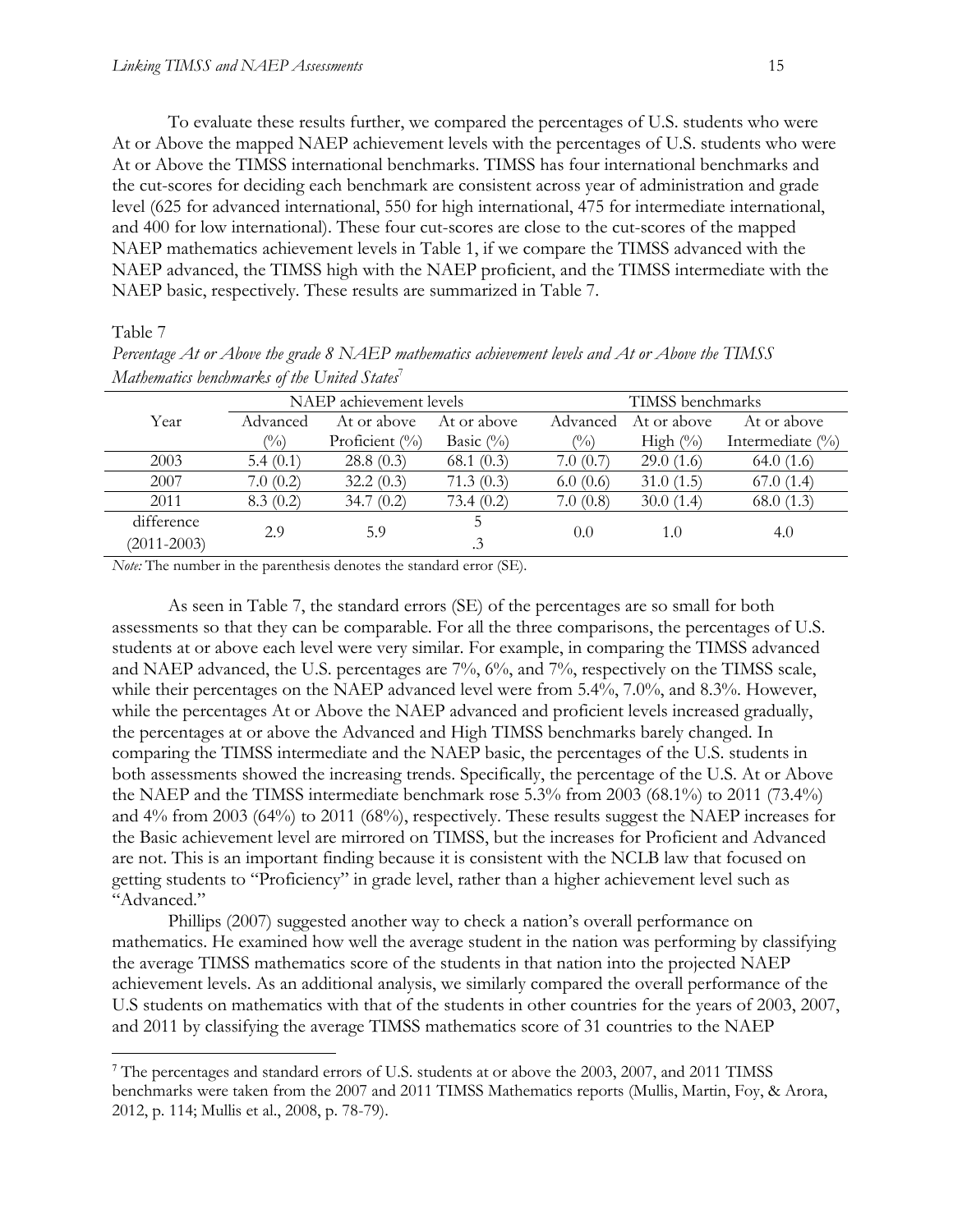achievement levels (mapped to the TIMSS score scale). Table 8 presents the average TIMSS mathematics scores and the corresponding achievement levels for 18 countries which were not classified as Below Basic in 2003 among 31 countries.

To determine the overall performance of each country, we adopted the criterion which Phillips (2007) suggested. "If a nation's typical student (i.e., the nation's mean) is at or above the proficient level, then we might consider the nation to represent world class educational achievement" (Phillips, 2007, p. 10). Based on this criterion, only five countries could be labeled as "world class" in educational achievement in 2003, 2007, and 2011. The United States did not meet this criterion in any of the years because the averages of the U.S. students' scores were classified into Basic level in 2003, 2007, and 2011. Accordingly, these results can be interpreted that the United States did not satisfy its own aspiration of being world class in student performance, at least in mathematics, which is similar to the results of Phillips (2007).

Table 8

 $\overline{a}$ 

| Achievement levels associated with the national average in grade 8 TIMSS Mathematics <sup>8</sup> |  |  |  |  |
|---------------------------------------------------------------------------------------------------|--|--|--|--|
|                                                                                                   |  |  |  |  |

|                      |                                  | 2003                 |                                  | 2007                 | 2011                             |                      |  |
|----------------------|----------------------------------|----------------------|----------------------------------|----------------------|----------------------------------|----------------------|--|
| Country              | Average<br><b>TIMSS</b><br>Score | Achievement<br>Level | Average<br><b>TIMSS</b><br>Score | Achievement<br>Level | Average<br><b>TIMSS</b><br>Score | Achievement<br>Level |  |
| Singapore            | 605(3.6)                         | Proficient           | 593 $(3.8)$                      | Proficient           | 611(3.8)                         | Proficient           |  |
| Korea, Rep. of       | 589 (2.2)                        | Proficient           | 597 $(2.7)$                      | Proficient           | 613(2.9)                         | Advanced             |  |
| Hong Kong, SAR       | 586 (3.3)                        | Proficient           | 572(5.8)                         | Proficient           | 586 (3.8)                        | Proficient           |  |
| Chinese Taipei       | 585 (4.6)                        | Proficient           | 598 (4.5)                        | Proficient           | 609(3.2)                         | Proficient           |  |
| Japan                | 570(2.1)                         | Proficient           | 570(2.4)                         | Proficient           | 570 (3.7)                        | Proficient           |  |
| Hungary              | 529 (3.2)                        | Basic                | 517(3.5)                         | Basic                | 505(3.5)                         | Basic                |  |
| Malaysia             | 508 $(4.1)$                      | Basic                | 474(5.0)                         | Basic                | 440 $(5.4)$                      | <b>Below Basic</b>   |  |
| Russian Federation   | 508 $(3.7)$                      | Basic                | 512(4.1)                         | Basic                | 539 (3.6)                        | Basic                |  |
| Australia            | 505 $(4.6)$                      | <b>Basic</b>         | 496 $(3.9)$                      | Basic                | 505(5.1)                         | <b>Basic</b>         |  |
| <b>United States</b> | 504(3.3)                         | <b>Basic</b>         | 508 $(2.8)$                      | <b>Basic</b>         | 509(2.6)                         | <b>Basic</b>         |  |
| Lithuania            | 502(2.5)                         | Basic                | 506 $(2.3)$                      | Basic                | 502(2.5)                         | Basic                |  |
| Sweden               | 499 (2.6)                        | Basic                | 491 (2.3)                        | Basic                | 484 (1.9)                        | Basic                |  |
| England              | 498 (4.7)                        | Basic                | 513 $(4.8)$                      | Basic                | 507(2.5)                         | Basic                |  |
| Israel               | 496 (3.4)                        | Basic                | 463(3.9)                         | Basic                | 516 $(4.1)$                      | Basic                |  |
| Slovenia             | 493 (2.2)                        | Basic                | 501(2.2)                         | Basic                | 505(2.2)                         | Basic                |  |
| Italy                | 484 (3.2)                        | Basic                | 480 $(3.0)$                      | Basic                | 498 (2.4)                        | Basic                |  |
| Armenia              | 478 (3.0)                        | Basic                | 499 $(3.5)$                      | Basic                | 467(2.7)                         | Basic                |  |
| Romania              | 475 (4.8)                        | Basic                | 461 $(4.1)$                      | <b>Below Basic</b>   | 458 $(4.0)$                      | <b>Below Basic</b>   |  |

*Note:* The number in the parenthesis denotes the standard error (SE).

<sup>8</sup> The national average TIMSS scores and standard errors were obtained from the 2007 and 2011 TIMSS Mathematics reports (Mullis et al., 2012, p. 56-59; Mullis et al., 2008, p. 46-48).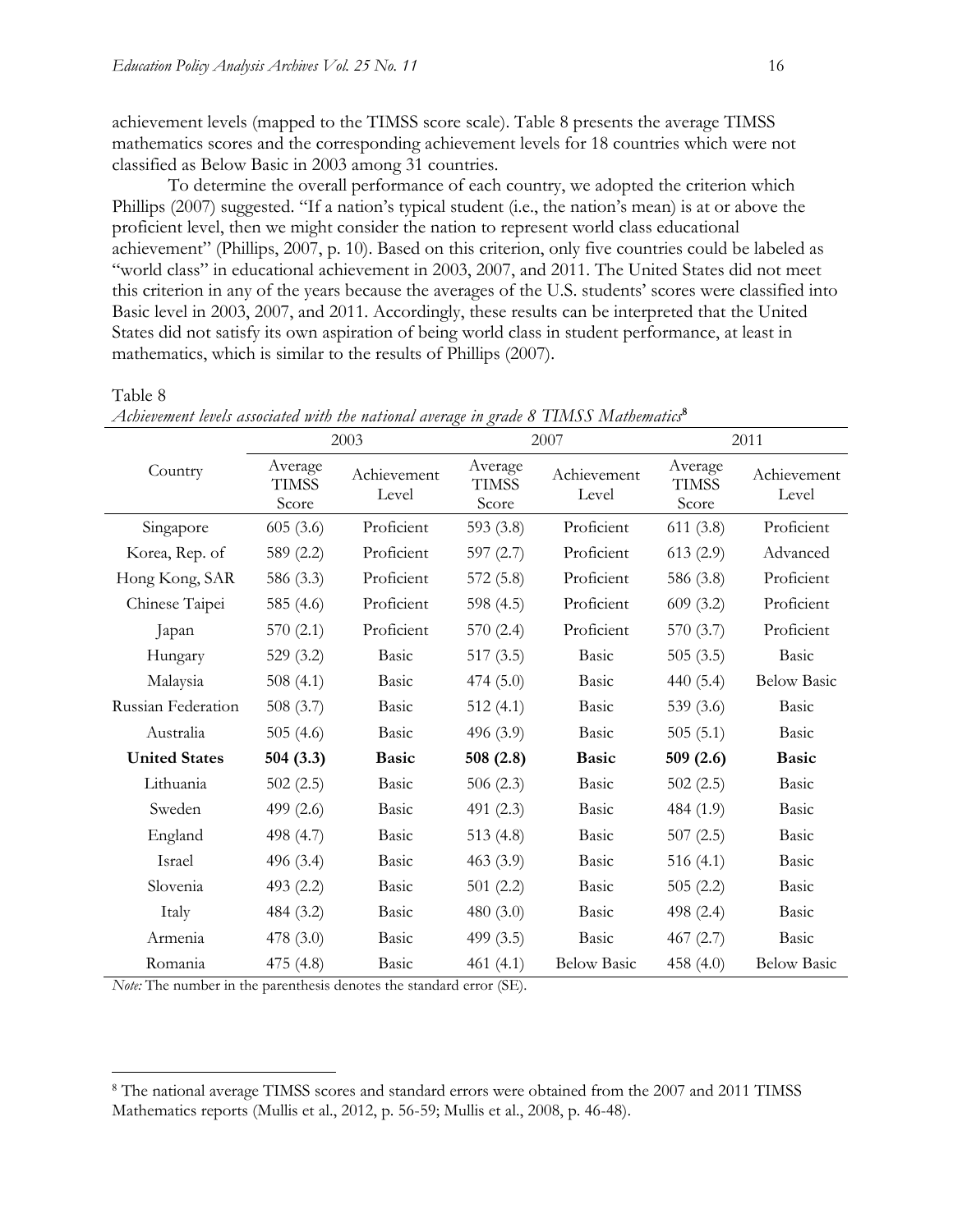## **Discussion**

In this study, we examined how the performance of U.S. students on mathematics improved over time within an international context. We compared the performance of U.S students' achievement on mathematics with that of students in other countries by placing the 2003, 2007, and 2011 NAEP mathematics achievement levels on the score scale of the 2003, 2007, and 2011 TIMSS mathematics exams, respectively. The results suggest that the increase in mathematics achievement of the U.S. students over this period is greater than the average increase for the 31 countries that participated in all three years only with respect to the two lower achievement levels—Basic and Proficient. The percentage increases of the U.S. students at or above the NAEP Proficient and Basic achievement levels were 5.9% and 5.3%, respectively, compared to 4.4% and 3.8%, on average, for the other countries. Regarding the NAEP Advanced level however, the percentage increase of the U.S. was smaller relative to that of the average percentage for other countries over the same period  $(2.9\%$  for the U.S. versus the 4.6% average).

The results also indicate the NAEP and TIMSS achievement levels were similar with respect to what they demand of students (see Table 7). In the U.S., some researchers claimed that the NAEP "Basic" achievement level is analogous to the "Proficient" achievement levels set on state achievement tests under the No Child Left Behind Act (e.g., Stoneberg, 2007). If that were true, the improved percentages of U.S. students At or Above Basic over time may be due to the focus of that law on getting lower-achieving students to proficiency benchmarks.

In our comparisons of the NAEP Basic and TIMSS Intermediate achievement levels, the percentages of U.S. students At or Above both achievement levels showed similar increasing trends from 2003 to 2011. Regarding At or Above the NAEP Basic achievement level, the percentages of U.S students increased from 68.1% to 73.4%, and the percentage at or above the TIMSS intermediate level increased from 64.0% to 68.0%. When it comes to the overall performance of the U.S. students on mathematics, their average scores of the TIMSS mathematics in 2003, 2007, and 2011 were classified to the NAEP basic level.

In summary, our results suggest that the performance of U.S. students on mathematics improved with respect to at or above the "Proficient" and "Basic" achievement levels defined by NAEP compared to other countries that participated in TIMSS. However, it is hard to say the overall performance of U.S. students on mathematics reached the "world class" level, which is the goal policymakers and others want U.S. students to reach. In contrast to the U.S., other countries such as England, the Russian Federation, Israel, and Australia that showed the similar percentages of Advanced students as the U.S. in 2003 (see Table 4), experienced much greater increases than the U.S. In addition, the top five Asian countries participating in TIMSS mathematics accomplished much larger increases in the percentages of the students At or Above Advanced. If the U.S. educators and the policymakers want the United States to be a world class nation in educational achievement, clearly more work needs to be done.

#### **Limitations and Suggestions for Further Research**

Although the NAEP and TIMSS mathematics assessments share similar content and item types, they are not identical in content. Studies that evaluated the content overlap of NAEP and TIMSS math found good overlap at a general content level, but less overlap at a finer grain size (e.g., Provasnik et al, 2013). Thus, some of the differences noted across U.S. students' performance on these exams may be due to slight differences in the math construct measured. Other differences across these assessments include testing conditions and the number of items administered (NCES, 2013).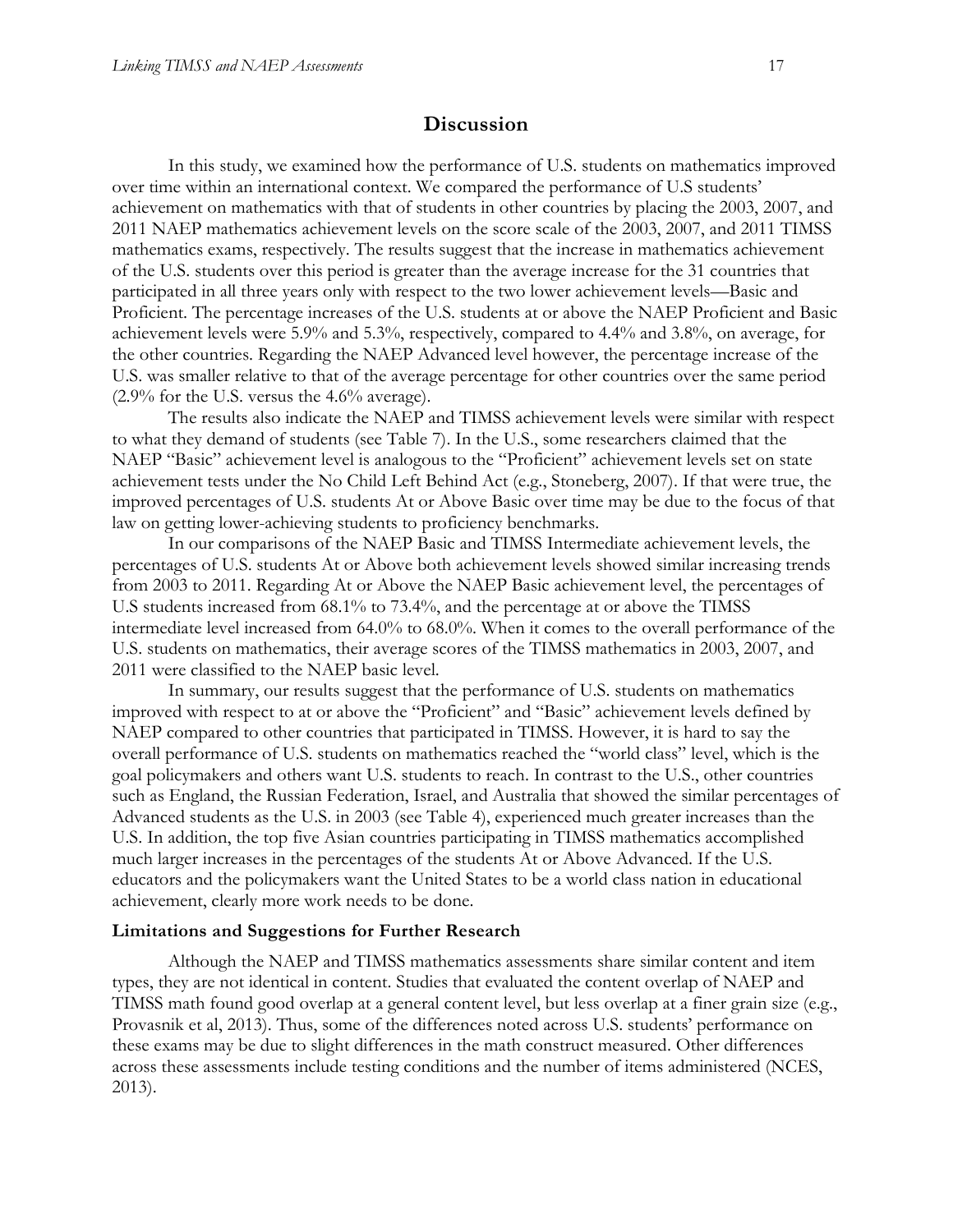Another limitation of this study is the assumption inherent in using equipercentile linking to link two different assessments taken by different groups of students. The method assumed U.S. students who took the NAEP mathematics assessments and the U.S students who took the TIMSS mathematics assessments were randomly equivalent. We believe the sampling plans for both assessments were similar, but our results are limited by any degree to which these samples deviate from national representativeness.

An additional limitation of the present study is that we only linked the NAEP and the TIMSS for the years of 2003, 2007, and 2011 to match the both test administrations in the same years. Future research should analyze more recent TIMSS and NAEP data as they become available.

Of course, the process of setting achievement level standards also has its limitations in that there is no perfect place to set the cut-scores for any achievement level (Kane, 1994). Interestingly, the results of this study provide evidence that can be used to evaluate the validity of the standards set on both NAEP and TIMMS, at least with respect to grade 8 math exams. Given the similarity of the NAEP and TIMSS achievement level results, these standards seem to be consistent.

One final limitation relates to students' motivation to do well on assessments such as NAEP and TIMSS that have no consequences for them. Motivational differences may exist across U.S. students and students in other countries. If so, these differences will underestimate the achievement of students who are not trying their best.

It will be difficult to address these limitations in future research. NAEP and TIMSS serve different purposes and their content is uniquely determined by each organization. Thus, improvements in content overlap are beyond what interested researchers can control. Future research should consider testing a common group of students with both assessments to see how the results might change. However, given current momentum to reduce testing in the U.S., finding and testing such students may prove difficult.

Future research could investigate differential motivation by surveying students about their motivation to do well on the NAEP and TIMSS tests. If these tests are administered via computer in the future, the amount of time students spend responding to the items could also be used to evaluate their motivation to do well and engagement in the testing process (Wise & DeMars, 2005).

#### **Concluding Remarks**

By continuing to monitor U.S. students' performance on NAEP within an international context, we can better understand their progress over time in terms of both criterion-referenced and norm-referenced perspectives. By linking NAEP results with TIMSS, and potentially other international assessments like PISA, how U.S. students compare with achievement levels set on these international assessments, and with students in other countries, can be evaluated. In addition to providing more context for interpretation of students' performance on NAEP, international assessment data also has the potential to enhance interpretation of statewide assessments. Therefore, in the future we may also see studies linking TIMSS and other international assessments to state achievement tests.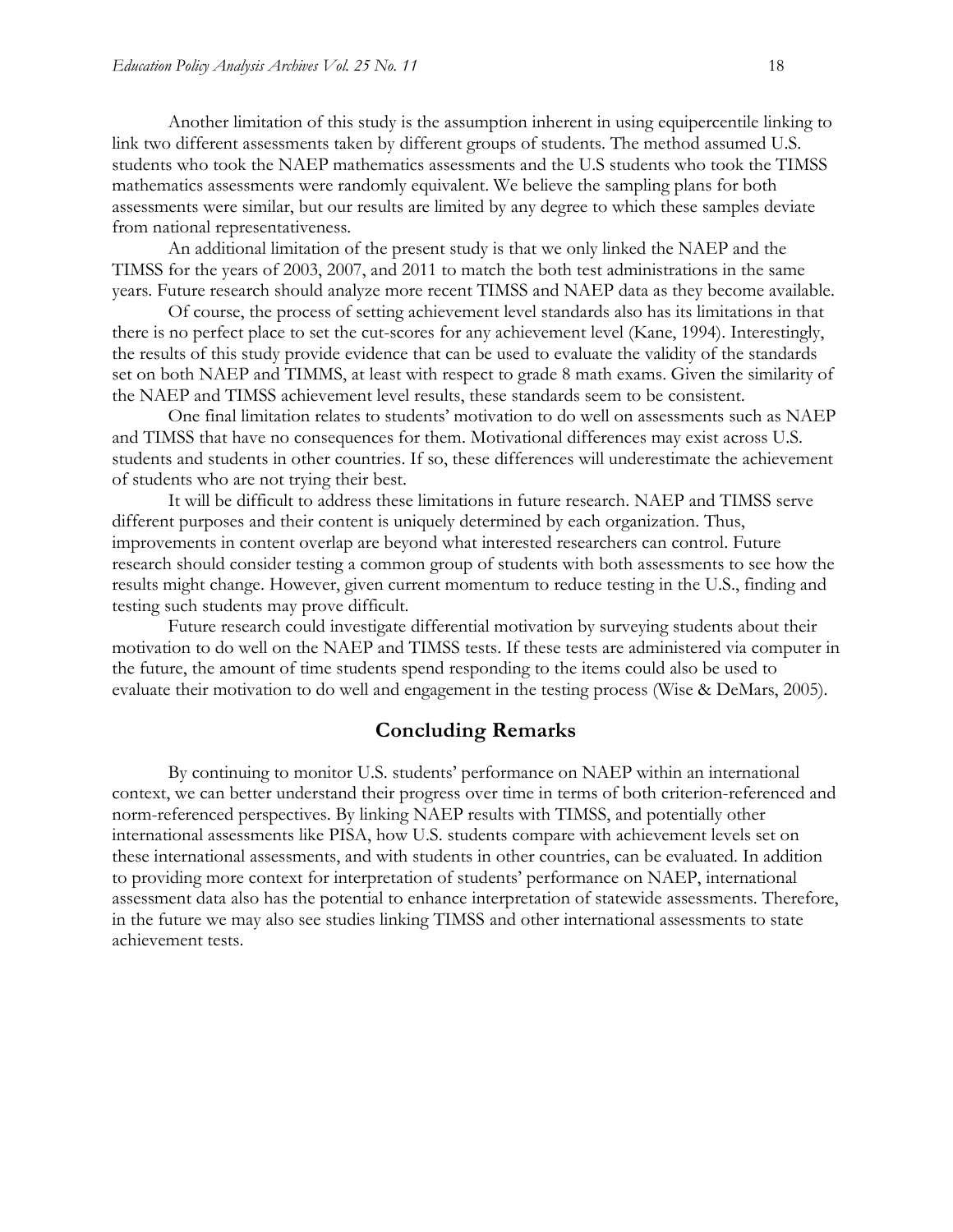#### **References**

- Beaton, A. E., Rogers, A. M., Gonzalez, E., Hanly, M. B., Kolstad, A., Rust, K. F., . . . Jia, Y. (2011). *The NAEP Primer* (NCES 2011-463). U.S. Department of Education, National Center for Education Statistics. Washington, DC.
- Hambleton, R. K., Sireci, S. G., & Smith, Z. R. (2009). How Do Other Countries Measure Up to the Mathematics Achievement Levels on the National Assessment of Educational Progress? *Applied Measurement in Education, 22*(4), 376-393. <https://doi.org/10.1080/08957340903221675>
- Hencke, J., Rutkowski, L., Neuschmidt, O., & Gonzalez, E. (2009). Curriculum coverage and scale correlation on TIMSS 2003. In M. von Davier & D. Hastedt (Eds.), *IERI monograph series: Issues and methodologies in large scale assessments* (pp. 85–112). New York: Springer.
- Jia, Y., Phillips, G., Wise, L. L., Rahman, T., Xu, X., Wiley, C., & Diaz, T. E. (2014). *2011 NAEP-TIMSS Linking Study: Technical Report on the Linking Methodologies and Their Evaluations* (NCES 2014-461). National Center for Education Statistics, Institute of Education Sciences, U.S. Department of Education, Washington, DC.
- Johnson, E., Cohen, J., Chen, W. H., Jiang, T., & Zhang, Y. (2005). *2000 NAEP-1999 TIMSS Linking Report* (NCES 2005-01) U.S. Department of Education. Washington, DC: National Center for Education Statistics.
- Kane, M. (1994). Validating the performance standards associated with passing scores. *Review of educational Research, 64*, 425-461. <https://doi.org/10.3102/00346543064003425>
- Kolen, M. J. (2007). Data collection designs and linking procedures. In N. J. Dorans, M. Pommerich, & P. W. Holland (Eds.), *Linking and aligning scores and scales* (pp. 31-55). New York, NY: Springer. [https://doi.org/10.1007/978-0-387-49771-6\\_3](https://doi.org/10.1007/978-0-387-49771-6_3)
- Kolen, M. J., & Brennan, R. L. (2004). *Test equating, scaling, and linking*. New York: Springer. <https://doi.org/10.1007/978-1-4757-4310-4>
- Mullis, I. V. S., Martin, M. O., Foy, P., & Arora, A. (2012). *TIMSS 2011 international results in mathematics*. International Association for the Evaluation of Educational Achievement. Chestnut Hill, MA: TIMSS & PIRLS International Study Center, Boston College.
- Mullis, I. V. S., Martin, M. O., Foy, P., Olson, J. F., Preuschoff, C., Erberber, E., . . . Galia, J. (2008). *TIMSS 2007 international Mathematics Report: Findings from IEA's Trends in International Mathematics and Science Study at the Fourth and Eighth Grades*. International Association for the Evaluation of Educational Achievement. Chestnut Hill, MA: TIMSS & PIRLS International Study Center, Boston College.
- Mullis, I. V. S., Martin, M. O., Ruddock, G. J., O'Sullivan, C. Y., Arora, A., & Erberber, E. (2005). *TIMSS 2007 Assessment Frameworks*. International Association for the Evaluation of Educational Achievement. Chestnut Hill, MA: TIMSS & PIRLS International Study Center, Boston College.
- Mullis, I. V. S., Martin, M. O., Ruddock, G. J., O'Sullivan, C. Y., & Preuschoff, C. (2009). *TIMSS 2011 Assessment Frameworks*. International Association for the Evaluation of Educational Achievement. Chestnut Hill, MA: TIMSS & PIRLS International Study Center, Boston College.
- Mullis, I. V. S., Martin, M. O., Smith, T. A., Garden, R. A., Gregory, K. D., Gonzalez, E. J., . . .O'Connor, K. M. (2003). *TIMSS Assessment Frameworks and Specifications 2003* (2nd ed.). International Association for the Evaluation of Educational Achievement. Chestnut Hill, MA: TIMSS & PIRLS International Study Center, Boston College.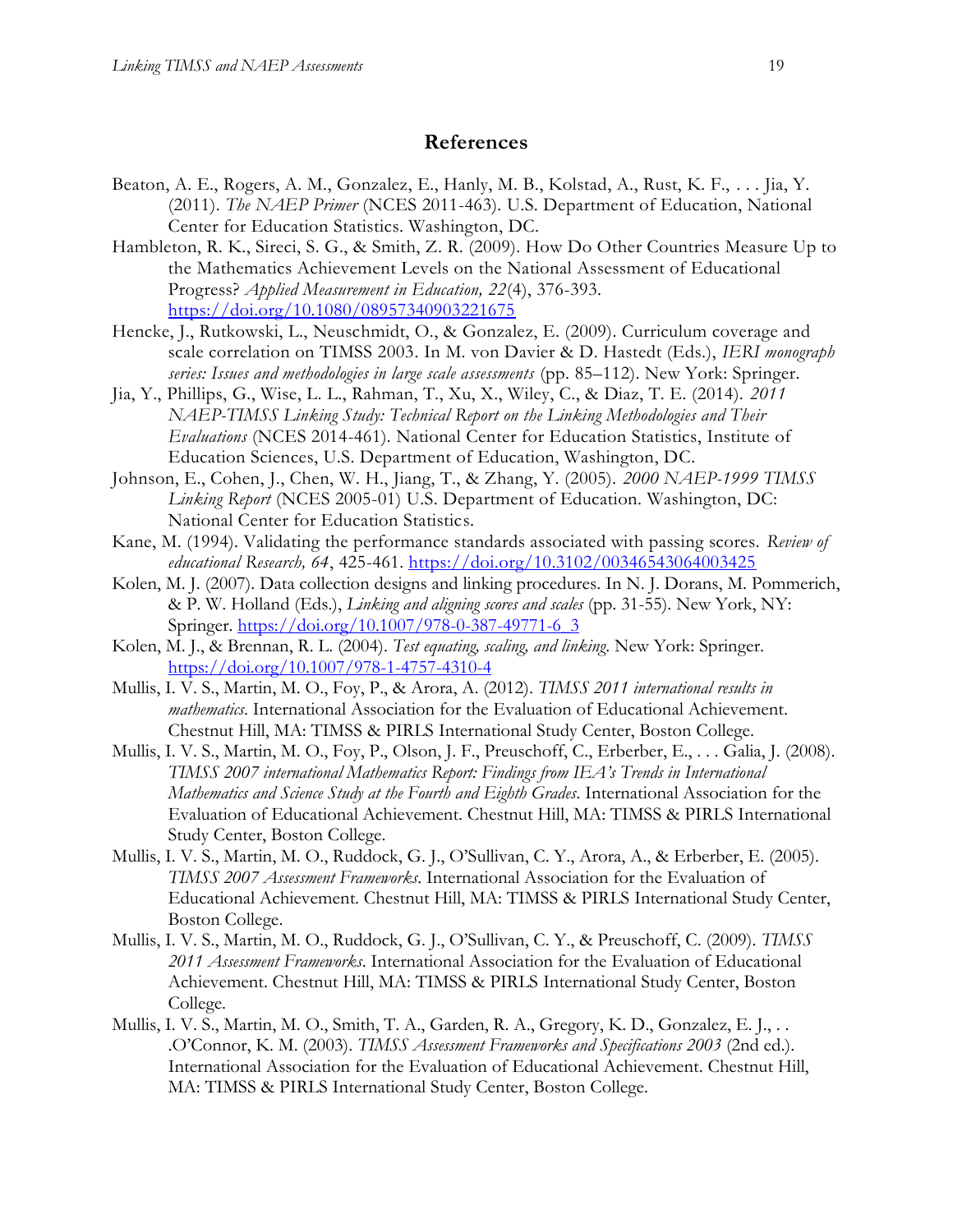- National Assessment Governing Board. (2016a). *What is NAEP?* Retrieved [July 04, 2016] from <https://www.nagb.org/naep/what-naep.html>
- National Assessment Governing Board. (2016b). *Achievement levels*. Retrieved July 4, 2016, from [https://www.nagb.org](https://www.nagb.org/)
- National Center for Education Statistics. (2013). *U.S States in a Global Context: Results from the 2011 NAEP-TIMSS linking study* (NCES 2013-460). Institute of Education Sciences, U.S. Department of Education, Washington, DC.
- National Center for Education Statistics. (2016). *History of Framework Changes*. Institute of Education Sciences, U.S. Department of Education, Washington, DC. from website: <http://nces.ed.gov/nationsreportcard/mathematics/frameworkcomparison.aspx> [Last updated 01 June 2016]
- Neidorf, T. S., Binkley, M., Gattis, K., & Nohara, D. (2006). *Comparing Mathematics Content in the National Assessment of Educational Progress (NAEP), Trends in International Mathematics and Science Study (TIMSS), and Program for International Student Assessment (PISA) 2003 Assessments. Technical Report* (NCES 2006-029). U.S. Department of Education. Washington, DC: National Center for Education Statistics. Retrieved Dec 5, 2015, from<http://nces.ed.gov/pubsearch>
- Nohara, D., & Goldstein, A. A. (2001). *A comparison of the National Assessment of Educational Progress (NAEP), the Third International Mathematics and Science Study Repeat (TIMSS-R), and the Programme for International Student Assessment (PISA)* (NCES 2001-07). U.S. Department of Education. Washington, DC: National Center for Education Statistics.
- Phillips, G. W. (2007). Expressing International Educational Achievement in Terms of US Performance Standards: Linking NAEP Achievement Levels to TIMSS. *American Institutes for Research*.
- Pommerich, M. (2016). The fairness of comparing test scores across different tests or modes of administration. In N. Dorans & L. Cook (Eds). *Fairness in educational assessment and measurement*. New York: Routledge.
- Provasnik, S, Lin, C. Y., Darling, D., & Dodson, J. (2013). *A comparison of the 2011 Trends in International Mathematics and Science Study (TIMSS) assessment items and the 2011 National Assessment of Educational Progress (NAEP) frameworks*. U.S. Department of Education. Washington, DC: National Center for Education Statistics. Retrieved [Apr 18, 2016] from http://nces.ed.gov/nationsreportcard/subject/about/pdf/naep\_timss\_ [comparison\\_items.pdf](http://nces.ed.gov/nationsreportcard/subject/about/pdf/naep_timss_%20comparison_items.pdf)
- Stoneberg, B. D. (2007). Using NAEP to Confirm State Test Results in the No Child Left Behind Act. *Practical Assessment Research & Evaluation*, 12(5). Available online: <http://pareonline.net/getvn.asp?v=12&n=5>
- Waltman, K. K. (1997). Using performance standards to link statewide achievement results to NAEP. *Journal of Educational Measurement*, *34*(2), 101-121. [https://doi.org/10.1111/j.1745-](https://doi.org/10.1111/j.1745-3984.1997.tb00509.x) [3984.1997.tb00509.x](https://doi.org/10.1111/j.1745-3984.1997.tb00509.x)
- Wise, S. L., & DeMars, C. E. (2005) Low Examinee Effort in Low-Stakes Assessment: Problems and Potential Solutions. *Educational Assessment*, *10*(1), 1–17. [https://doi.org/10.1207/s15326977ea1001\\_1](https://doi.org/10.1207/s15326977ea1001_1)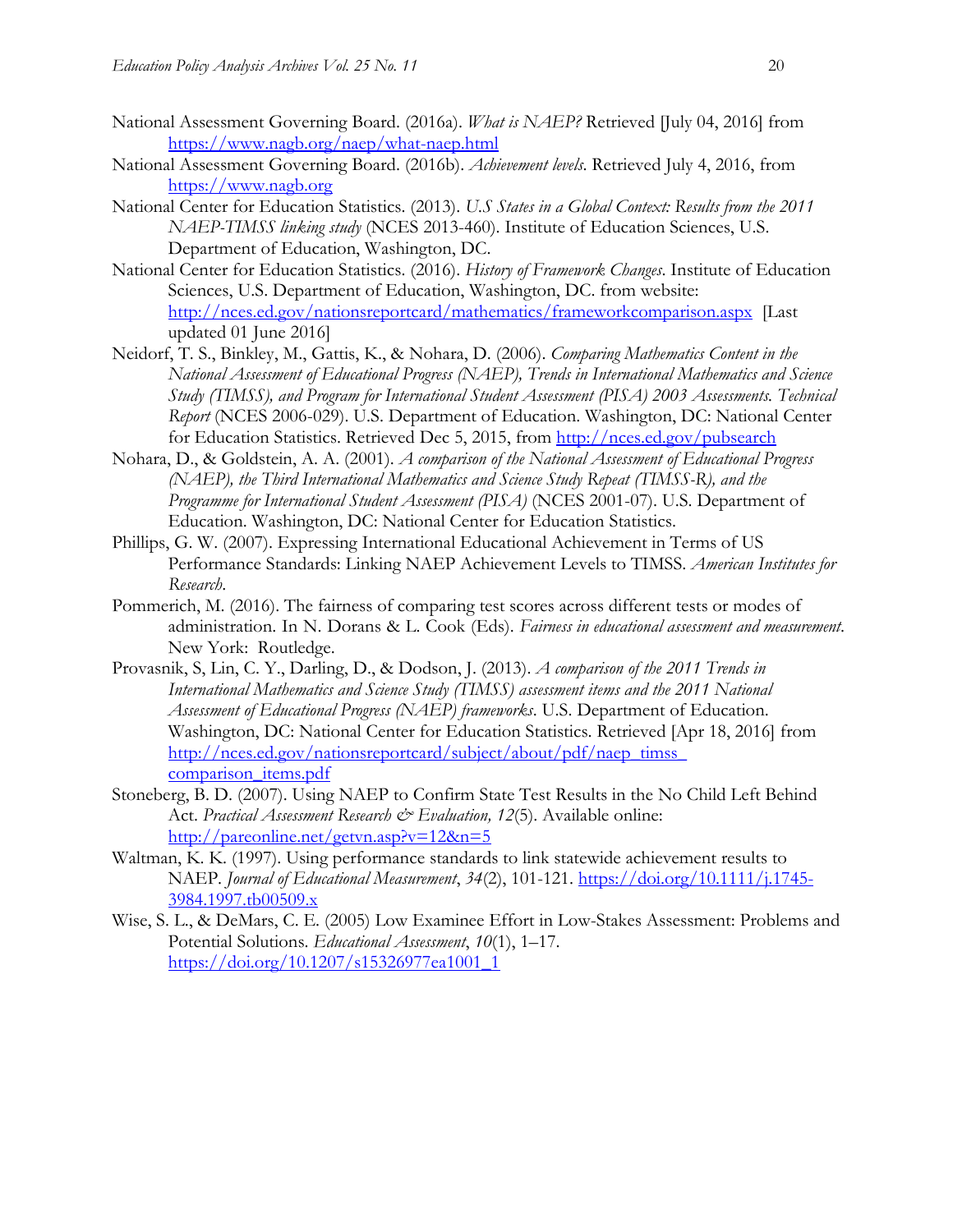## **About the Authors**

## **Hwanggyu Lim**

University of Massachusettts Amherst [hglim83@gmail.com](mailto:hglim83@gmail.com)

Hwanggyu Lim received a M.A. in Educational Measurement and Evaluation from Yonsei University in South Korea. He worked at the Korean Institute for Curriculum and Evaluation (KICE) as a researcher for three years. While working at KICE, he participated in several projects related to automated scoring and score reporting. Currently he is a doctoral student in Research and Evaluation Methods Program at UMass Amherst. His previous experiences in Item Response Theory (IRT), standard setting, equating, and structural equation modeling align with his research interests.

## **Stephen G. Sireci**

University of Massachusettts Amherst [sireci@acad.umass.edu](mailto:sireci@acad.umass.edu)

Dr. Sireci is Professor and Director of the Center for Educational Assessment in the College of Education at the University of Massachusetts Amherst. He earned his Ph.D. in psychometrics from Fordham University and his master and bachelor degrees in psychology from Loyola College in Maryland. Before UMASS, he was Senior Psychometrician at the GED Testing Service, Psychometrician for the Uniform CPA Exam and Research Supervisor of Testing for the Newark NJ Board of Education. He is known for his research in evaluating test fairness, particularly issues related to content validity, test bias, cross-lingual assessment, standard setting, and sensitivity review. He is the primary architect of the Massachusetts Adult Proficiency Tests, which is the primary assessment of reading and math skills used in adult education programs in Massachusetts. Formerly, he was President of the Northeastern Educational Research Association (NERA), Co-Editor of the International Journal of Testing, a Senior Scientist for the Gallup Organization and a member of the Board of Directors for the National Council on Measurement in Education.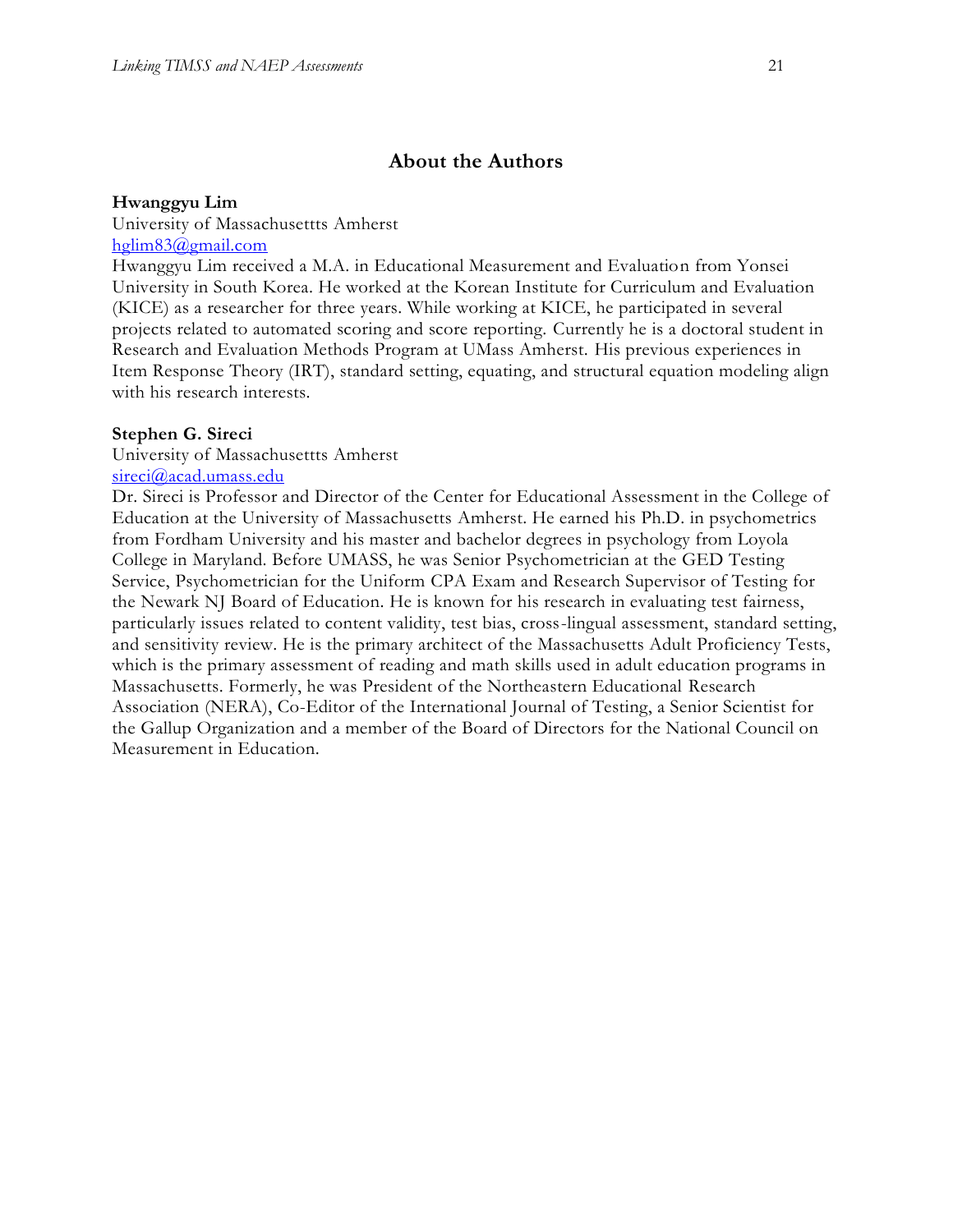## education policy analysis archives

Volume 25 Number 11 February 13, 2017 ISSN 1068-2341

@

SOME RIGHTS RESERVED Readers are free to copy, display, and distribute this article, as long as the work is attributed to the author(s) and **Education Policy Analysis Archives,** it is distributed for noncommercial purposes only, and no alteration or transformation is made in the work. More details of this Creative Commons license are available at

http://creativecommons.org/licenses/by-nc-sa/3.0/. All other uses must be approved by the author(s) or **EPAA**. **EPAA** is published by the Mary Lou Fulton Institute and Graduate School of Education at Arizona State University Articles are indexed in CIRC (Clasificación Integrada de Revistas Científicas, Spain), DIALNET (Spain), [Directory of Open Access Journals,](http://www.doaj.org/) EBSCO Education Research Complete, ERIC, Education Full Text (H.W. Wilson), QUALIS A2 (Brazil), SCImago Journal Rank; SCOPUS, SOCOLAR (China).

Please send errata notes to Audrey Amrein-Beardsley at [audrey.beardsley@asu.edu](mailto:audrey.beardsley@asu.edu)

**Join EPAA's Facebook community** at<https://www.facebook.com/EPAAAAPE> and **Twitter feed** @epaa\_aape.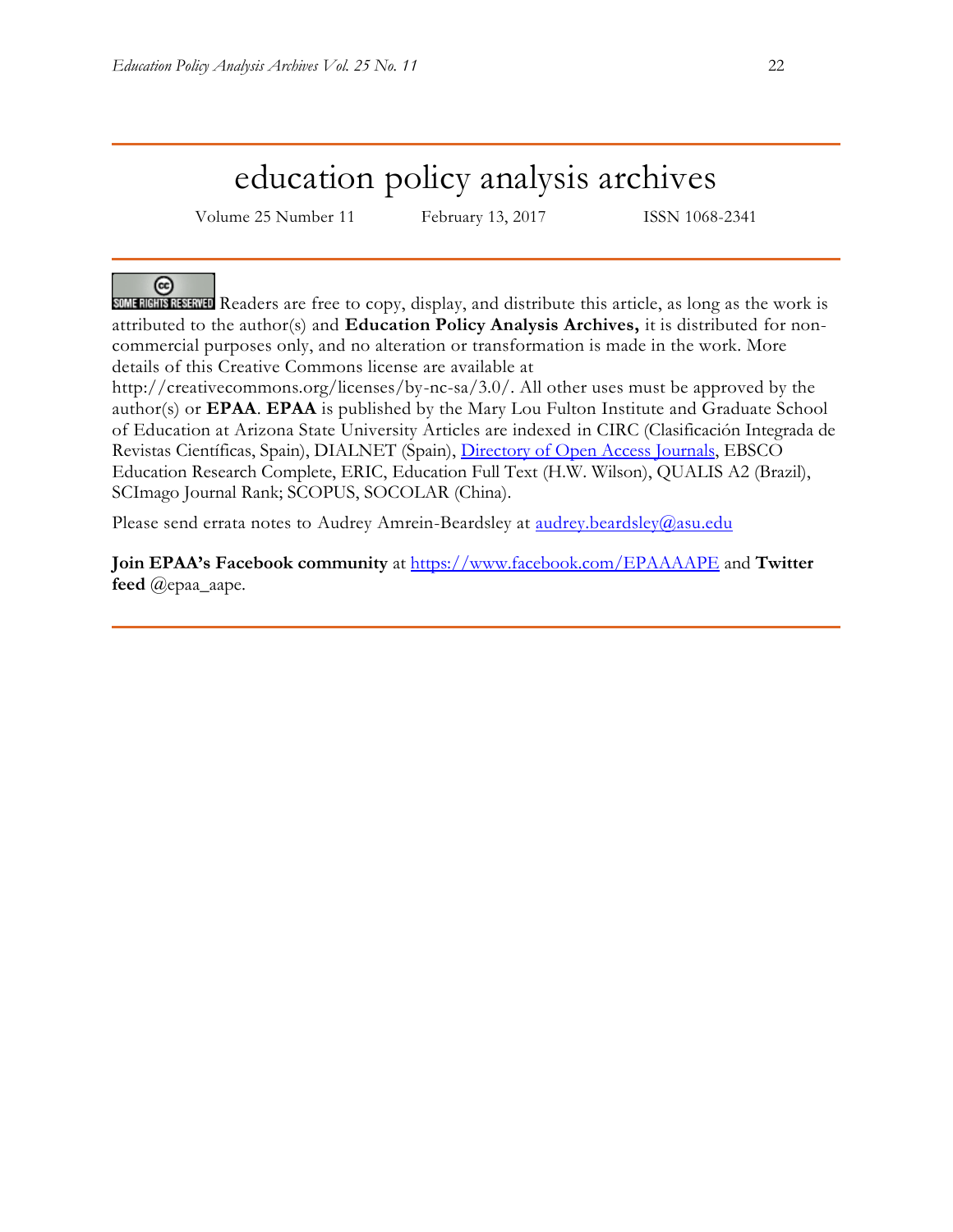## education policy analysis archives editorial board

Lead Editor: **Audrey Amrein-Beardsley** (Arizona State University) Editor Consultor: **Gustavo E. Fischman** (Arizona State University) Associate Editors: **David Carlson, Margarita Jimenez-Silva, Eugene Judson, Mirka Koro-Ljungberg, Scott Marley, Jeanne M. Powers, Iveta Silova, Maria Teresa Tatto** (Arizona State University)

**Cristina Alfaro** San Diego State University

**Gary Anderson** New York University

**Michael W. Apple** University of Wisconsin, Madison **Jeff Bale** OISE, University of Toronto, Canada

**David C. Berliner** Arizona State University

**Casey Cobb** University of Connecticut

**Arnold Danzig** San Jose State University

**Linda Darling-Hammond**  Stanford University

**Elizabeth H. DeBray** University of Georgia

**Chad d'Entremont** Rennie Center for Education Research & Policy

**John Diamond** University of Wisconsin, Madison

**Matthew Di Carlo** Albert Shanker Institute

**Michael J. Dumas** University of California, Berkeley

**Kathy Escamilla** University of Colorado, Boulder

**Melissa Lynn Freeman** Adams State College

**Rachael Gabriel** University of Connecticut

**Amy Garrett Dikkers** University of North Carolina, Wilmington

**Gene V Glass** Arizona State University

**Ronald Glass** University of California, Santa Cruz

**Jacob P. K. Gross** University of Louisville

**Julian Vasquez Heilig** California State University, Sacramento **Aaron Bevanot SUNY Albany <b>Kimberly Kappler Hewitt** University of North Carolina Greensboro

**Aimee Howley** Ohio University **Noah Sobe** Loyola University

**Henry Braun** Boston College **Steve Klees** University of Maryland **Nelly P. Stromquist** University of

**Jaekyung Lee S**UNY Buffalo

**Jessica Nina Lester** Indiana University

**Amanda E. Lewis** University of Illinois, Chicago

**Chad R. Lochmiller** Indiana University

**Christopher Lubienski** University of Illinois, Urbana-Champaign

**Sarah Lubienski** University of Illinois, Urbana-Champaign

**William J. Mathis** University of Colorado, Boulder

**Michele S. Moses** University of Colorado, Boulder

**Julianne Moss** Deakin University, Australia

**Sharon Nichols** University of Texas, San Antonio

**Eric Parsons** University of Missouri-Columbia

**Susan L. Robertson** Bristol University, UK

**Gloria M. Rodriguez** University of California, Davis **R. Anthony Rolle** University of Houston

**A. G. Rud** Washington State University

**Eric M. Haas** WestEd **Patricia Sánchez** University of University of Texas, San Antonio **Janelle Scott** University of California, Berkeley **Jack Schneider** College of the Holy Cross

Maryland

**Benjamin Superfine** University of Illinois, Chicago

**Adai Tefera** Virginia Commonwealth University

**Tina Trujillo** University of California, Berkeley

**Federico R. Waitoller** University of Illinois, Chicago

**Larisa Warhol** University of Connecticut

**John Weathers** University of Colorado, Colorado Springs

**Kevin Welner** University of Colorado, Boulder

**Terrence G. Wiley** Center for Applied Linguistics

**John Willinsky**  Stanford University

**Jennifer R. Wolgemuth** University of South Florida

**Kyo Yamashiro** Claremont Graduate University

**Kyo Yamashiro** Claremont Graduate University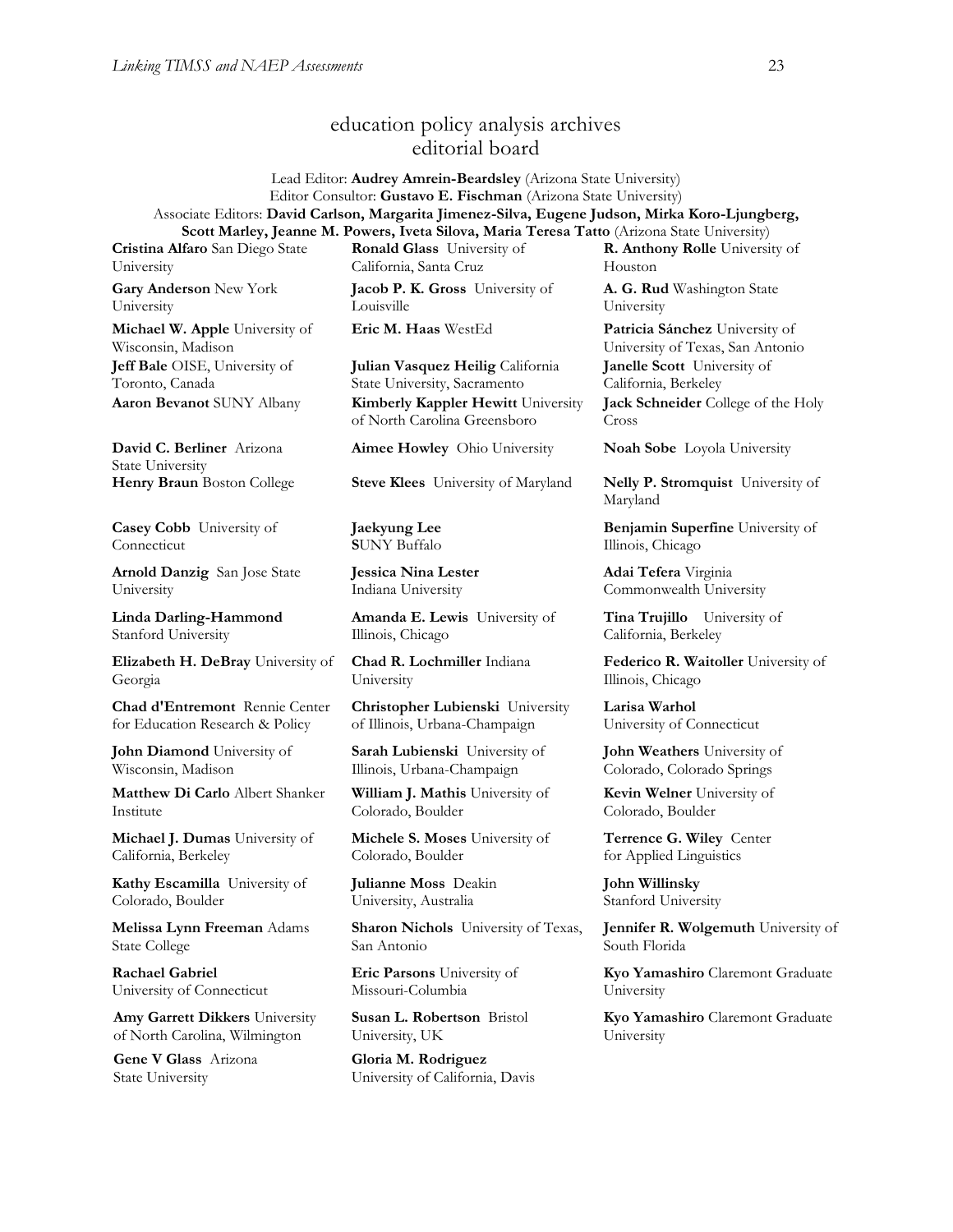## archivos analíticos de políticas educativas consejo editorial

Editor Consultor: **Gustavo E. Fischman** (Arizona State University) Editores Asociados: **Armando Alcántara Santuario** (Universidad Nacional Autónoma de México), **Jason Beech**, (Universidad de San Andrés), **Ezequiel Gomez Caride**, (Pontificia Universidad Católica Argentina), **Antonio Luzon**, (Universidad de Granada)

**Claudio Almonacid** Universidad Metropolitana de Ciencias de la Educación, Chile **Miguel Ángel Arias Ortega**  Universidad Autónoma de la Ciudad de México **Xavier Besalú Costa**  Universitat de Girona, España

**[Xavier Bonal](javascript:openRTWindow() Sarro** Universidad Autónoma de Barcelona, España

**[Antonio Bolívar](javascript:openRTWindow() Boitia** Universidad de Granada, España

**[José Joaquín Brunner](javascript:openRTWindow()** Universidad Diego Portales, Chile **[Damián Canales Sánchez](javascript:openRTWindow()** Instituto Nacional para la Evaluación de la Educación, México

#### **Gabriela de la Cruz Flores** Universidad Nacional Autónoma de México

**[Marco Antonio Delgado Fuentes](javascript:openRTWindow()** Universidad Iberoamericana, México

**[Inés Dussel](javascript:openRTWindow()**, DIE-CINVESTAV, México

**[Pedro Flores Crespo](javascript:openRTWindow()** Universidad Iberoamericana, México

## **Ana María García de Fanelli**  Centro de Estudios de Estado y

Sociedad (CEDES) CONICET, Argentina

**Juan Carlos González Faraco**  Universidad de Huelva, España

**María Clemente Linuesa**  Universidad de Salamanca, España

**Jaume Martínez Bonafé** Universitat de València, España

**Alejandro Márquez Jiménez**  Instituto de Investigaciones sobre la Universidad y la Educación, UNAM, México **María Guadalupe Olivier Tellez**, Universidad Pedagógica Nacional, México **[Miguel Pereyra](javascript:openRTWindow()** Universidad de Granada, España **[Mónica Pini](javascript:openRTWindow()** Universidad Nacional de San Martín, Argentina

**Omar Orlando Pulido Chaves** Instituto para la Investigación Educativa y el Desarrollo Pedagógico (IDEP) **[José Luis Ramírez](javascript:openRTWindow() Romero**

Universidad Autónoma de Sonora, México **[Paula Razquin](javascript:openRTWindow()** Universidad de San Andrés, Argentina

**José Ignacio Rivas Flores** Universidad de Málaga, España **[Miriam Rodríguez Vargas](javascript:openRTWindow()** Universidad Autónoma de Tamaulipas, México **José Gregorio Rodríguez**  Universidad Nacional de Colombia, Colombia

**[Mario Rueda Beltrán](javascript:openRTWindow()** Instituto de Investigaciones sobre la Universidad y la Educación, UNAM, México **José Luis San Fabián Maroto**  Universidad de Oviedo, España

**[Jurjo Torres Santomé](javascript:openRTWindow()**, Universidad de la Coruña, España

**[Yengny Marisol Silva Laya](javascript:openRTWindow()** Universidad Iberoamericana, México **Juan Carlos Tedesco** Universidad Nacional de San Martín, Argentina

**Ernesto Treviño Ronzón** Universidad Veracruzana, México

**[Ernesto Treviño](javascript:openRTWindow() Villarreal** Universidad Diego Portales Santiago, Chile **[Antoni Verger Planells](javascript:openRTWindow()** Universidad

Autónoma de Barcelona, España

#### **[Catalina Wainerman](javascript:openRTWindow()**

Universidad de San Andrés, Argentina

**Juan Carlos Yáñez Velazco** Universidad de Colima, México